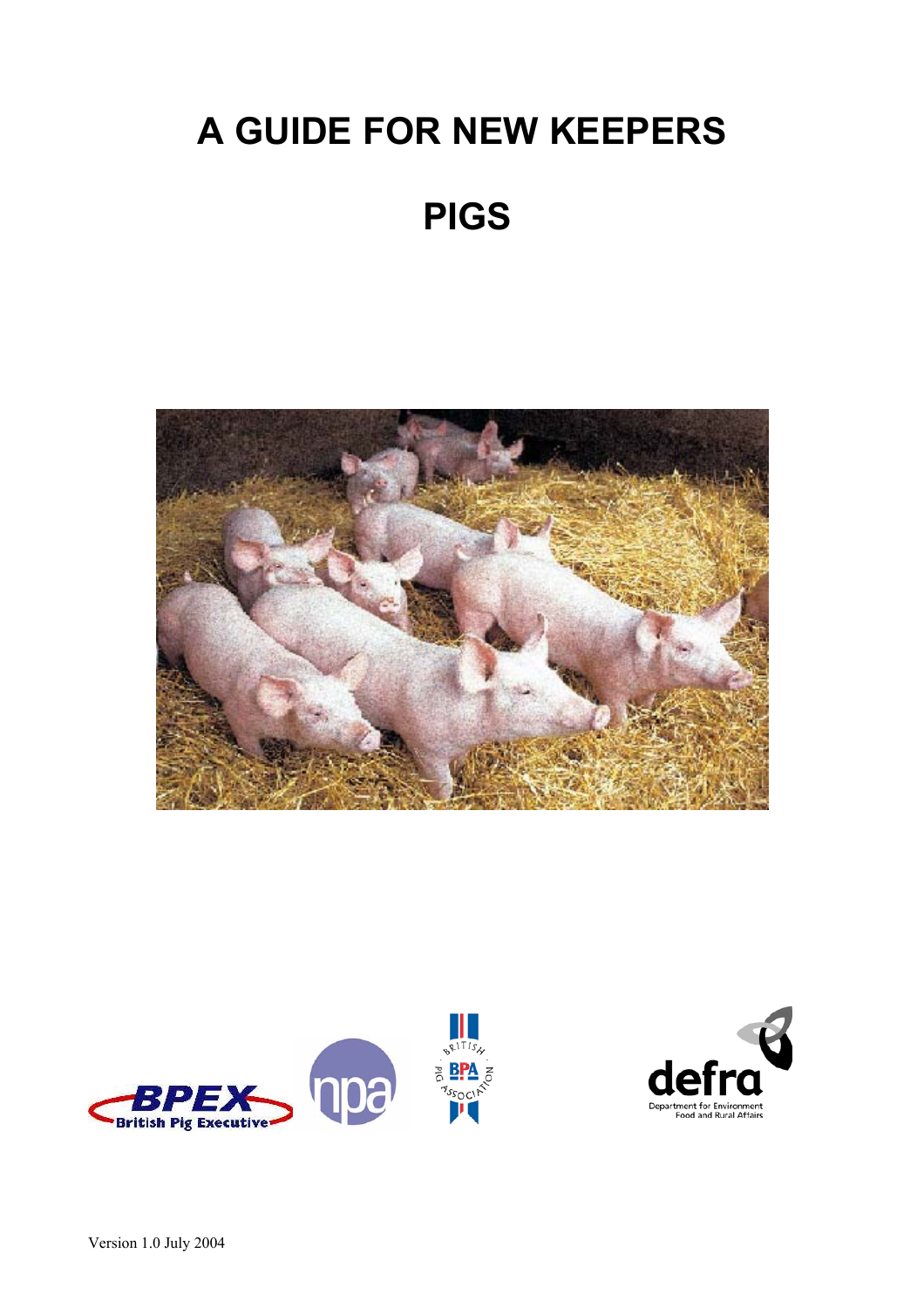## **NEW PIG KEEPERS GUIDE**

Whether you keep one pet pig or a commercial herd of pigs you need to be registered with Defra. In the event of a disease outbreak, the precise location of all livestock is essential for effective measures to control and eradicate highly contagious viruses. You place both your own and other livestock in the area at risk if you do not register your holding or report "notifiable diseases" Please see Annex 4 for a list of notifiable diseases. If you ever have any questions regarding any of these issues then please do not hesitate to contact the Defra Helpline on **0845 050 9876 or your nearest Animal Health Office**

## **BEFORE MOVING A PIG TO YOUR HOLDING:**

- You need a County Parish Holding number (CPH) for the land where the pigs will be kept
- The CPH is a 9 digit number
- The first 2 digits relate to the county your pigs are kept in, the next 3 digits relate to the parish and the last 4 digits are a unique number to the keeper. For example, 12/345/6789
- To apply for a CPH you need to contact your Rural Development Service office (RDS) – please see annex 1
- You will be sent an application form
- Complete the application form and return to your RDS office
- You will then receive a letter informing you of your CPH number

## **YOU CAN NOW MOVE THE PIG/S TO YOUR HOLDING**

- Pig movements will usually take place under a General Licence, which sets out the conditions for movement. You may obtain a copy from the Defra website (http://www.defra.gov.uk/animalh/movements/pigs/pigs-genlicence.pdf) or from your local Animal Health Divisional Office.
- Pig movements must be accompanied by the movement document
- You will need an Individual Movement Licence to move pigs from a market. This will be issued at the market by a local authority trading standards officer and will also serve as the PRIMO movement document.
- In the event of a disease outbreak the AML2 provides traceability because Defra knows where the pigs are and where they have been
- The person you are buying the pigs from will be responsible for the providing the AML2 – They are known as the departing address
- The departing address completes sections A and C then keeps the yellow copy for their records
- The person transporting the pigs then completes section B with their details and keeps the blue copy
- The AML2 travels with the pigs
- On arrival at your holding you must complete section D with your details
- You retain the pink copy of the AML2 for at least 6 months
- You must send the white copy to your local trading standards animal health department within 3 days of the pigs arriving
- For future movements, please contact your local Animal Health Divisional Office or local trading standards for a tablet of AML2 forms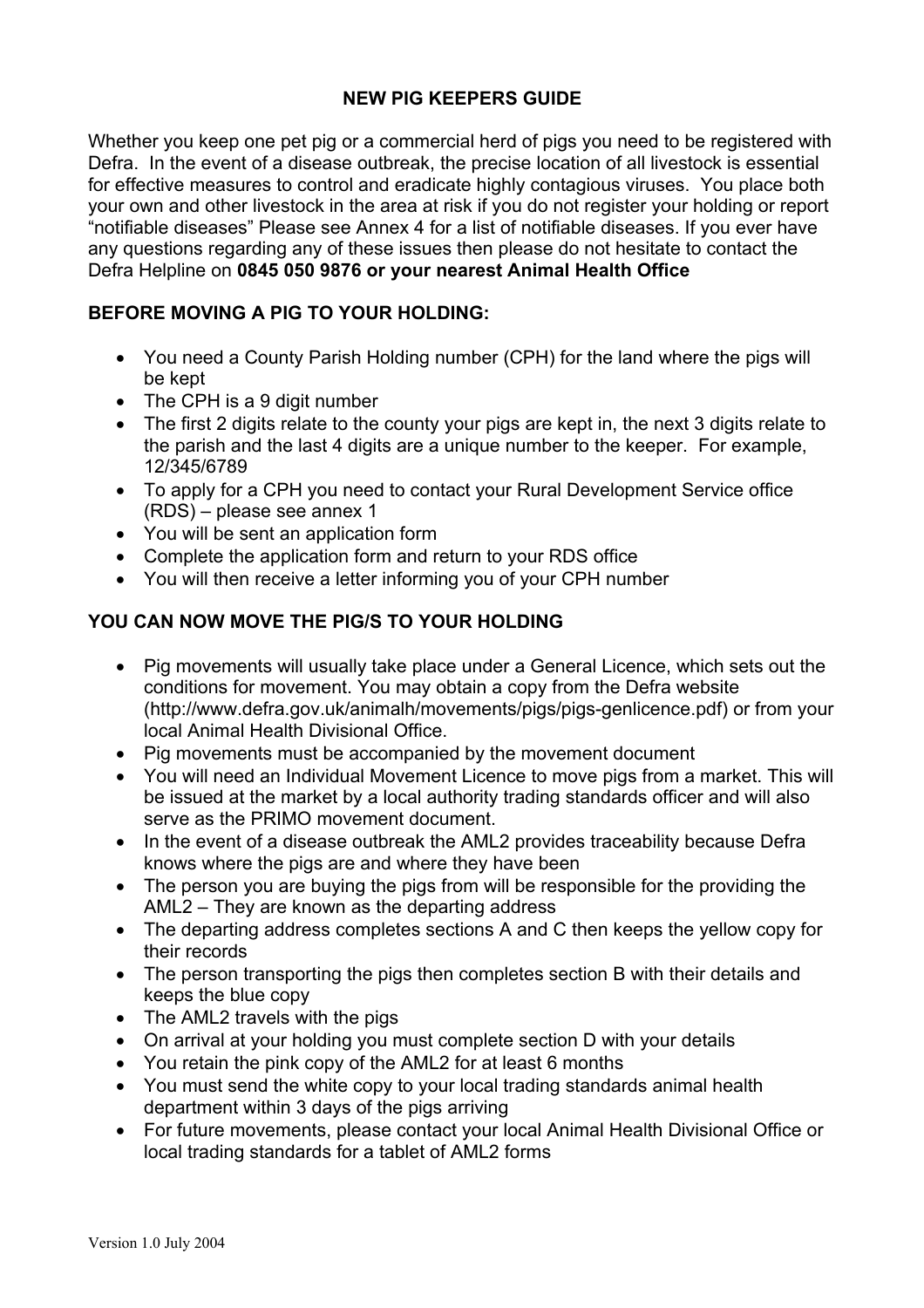## **20 DAY STANDSTILL**

- Once the pigs arrive on your holding, your holding will be under a standstill
- The standstill rules are there to protect against the rapid spread of any new outbreak of disease – the standstill acts as an incubation period and slows down the spread of disease
- Pigs trigger a 20 day standstill on other pigs when they move onto a holding
- Pigs trigger a 6 day standstill on any cattle, sheep or goats on that holding
- Cattle, sheep and goats moving onto a holding will impose a 6 day standstill on any pig on that holding
- For more information on livestock movements please ask your local Animal Health Divisional Office for a copy of the Rules for Livestock Movements booklet or visit the website ([http://www.defra.gov.uk/animalh/movements/default.htm\)](http://www.defra.gov.uk/animalh/movements/default.htm).

## **REGISTER YOUR PIGS**

- Once the pigs are on your holding you need to register them with Defra
- This time you need to contact your local Animal Health Divisional Office (AHDO) annex 2
- You will be asked your CPH number as a reference
- Once you inform them you are keeping pigs, they may be able to register them for you over the phone
- If your correspondence address is different from the herd location, inform the AHDO and confirm they have the correct details
- When your pigs are registered, a herd mark will be automatically created. You may be told this over the phone
- Herdmarks for pigs are 1 or 2 letters followed by 4 digits
- For example, A1234 or AB1234
- The Defra herdmark provides a quick and effective means of identifying premises from which pigs have moved. It is unique, kept on a single database and available to inspectors for rapid tracing
- The AHDO will send you a registration document which will contain your personal details, CPH and herdmark
- Along with this, you will receive a Welfare of Pigs booklet and a Pig Identification Booklet
- If you ever have any questions regarding any of these issues then please do not hesitate to contact your local Animal Health Divisional Office or the helpline on **0845 050 9876**

## **RECORDS**

You need to keep an on farm record. This should be in the following format:

| Date of<br>movement | Identification mark,<br>slapmark or<br>temporary mark | <b>Num</b><br>ber of<br>pigs | <b>Holding from</b><br>which moved              | <b>Holding to</b><br>which moved             |
|---------------------|-------------------------------------------------------|------------------------------|-------------------------------------------------|----------------------------------------------|
| 01/05/04            | Slapmark on both<br>shoulders AB1234                  | 5                            | My holding<br><b>Full address</b><br><b>CPH</b> | Mr New holding<br>Full address<br><b>CPH</b> |
|                     |                                                       |                              |                                                 |                                              |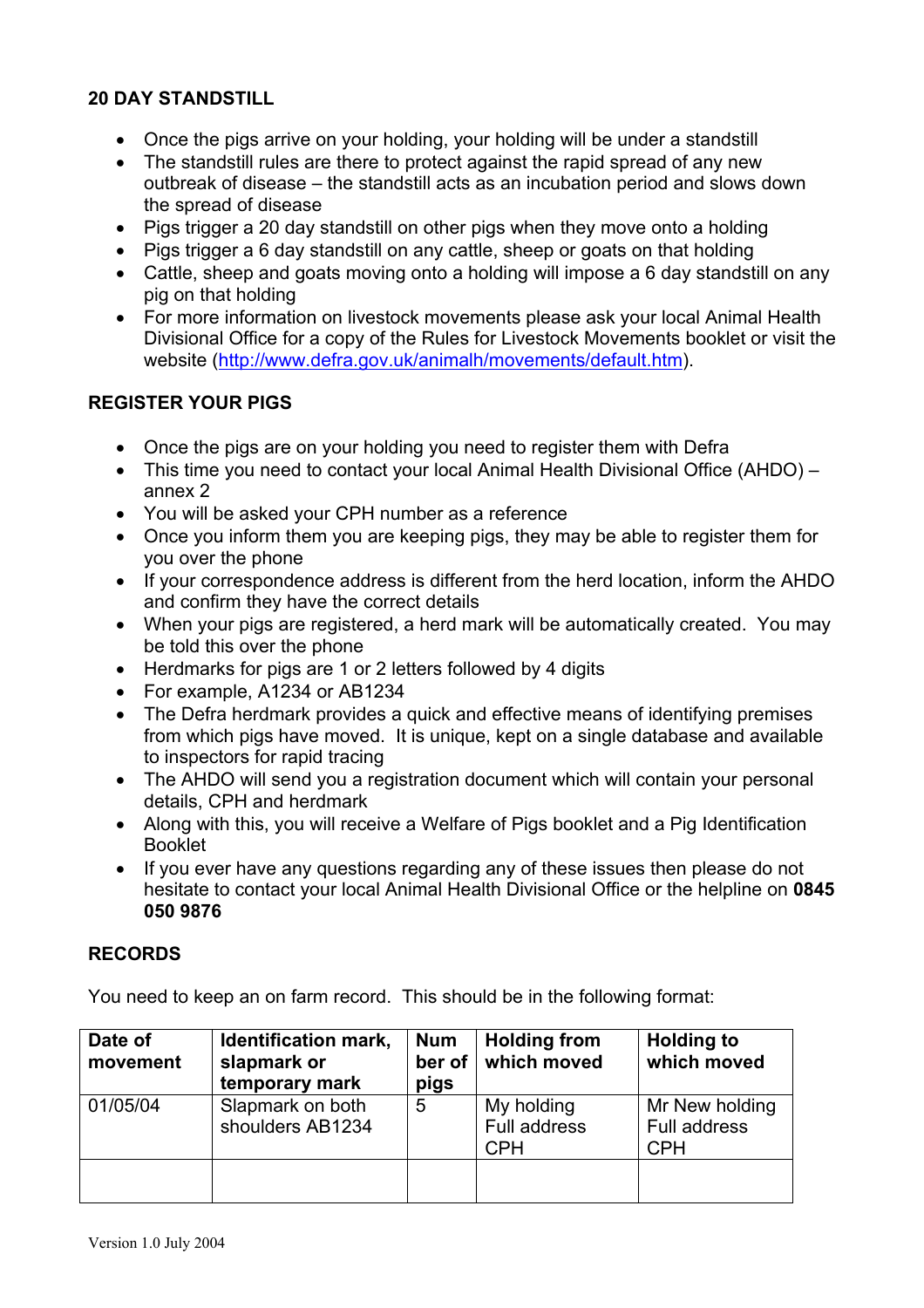- You need to record each movement of a pig on or off the holding within 36 hours of the movement
- Once a year you need to record the maximum number of pigs normally present on the holding
- These records can be in written or electronic form
- You need to keep these records for 6 years after you stop keeping pigs
- Your records must be available for inspection by the Local Authority. They may make an on farm visit or may request your records to be sent in for inspection

## **IDENTIFICATION**

You can identify your pig by an eartag, tattoo or double slapmarks. All equipment can be purchased from agricultural suppliers. For a list of suppliers please see annex 3.

Eartag

- An eartag must be stamped or printed not hand written
- It contains the letters "UK" followed by your herdmark
- For example, UK AB1234
- Tags used for slaughter must be metal or flameproof plastic to withstand carcase processing
- Tags used for movements between holdings can be plastic

## Tattoo

- A tattoo of your herdmark on the ear
- For example, AB1234
- UK not needed

## **Slapmark**

- A tattoo of the herdmark which is applied on each front shoulder area of the pig
- Legible for the life of the pig and throughout the processing of its carcase
- For example, AB1234
- UK not needed

## Temporary Mark

- Paintmark on the pig for example, a red line, black cross or blue circle
- Must last until the pig reaches its destination
- Combined with the movement document, the temporary mark identifies the holding from which the pig moved

Identification of Pigs under 12 months old

- Move between holdings with a temporary paintmark
- Move to slaughter with an eartag, tattoo or double slapmarks

Identification of Pigs over 12 months old

• Move between holdings and to slaughter with an eartag, tattoo or double slapmarks bearing your Defra herdmark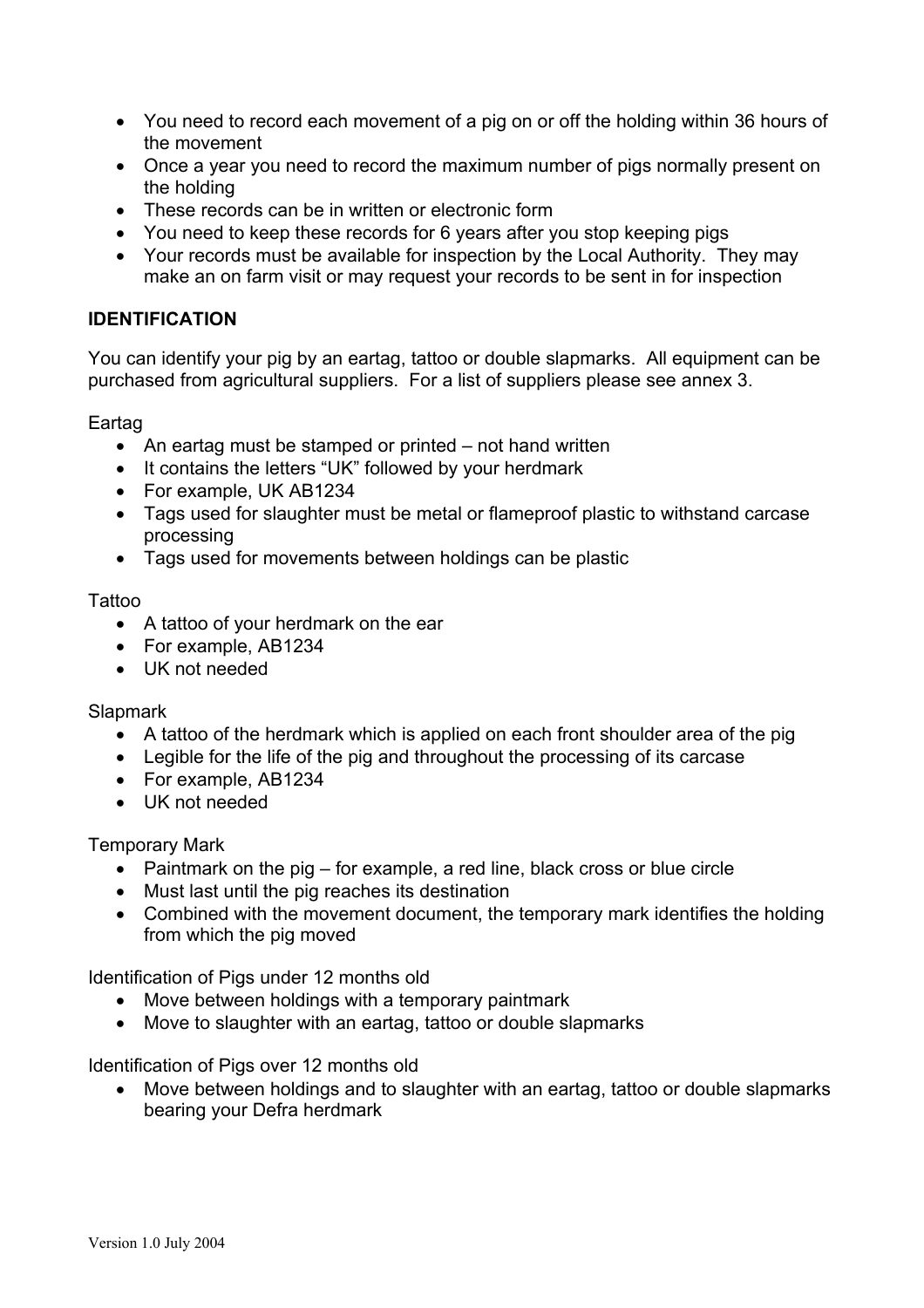Below are photos of an eartagged pig and a slapmarked pig.





## **PET PIG WALKING LICENCES**

- Licences can be issued to take pet pigs for walks
- For a licence you need to contact your local Animal Health Divisional Office
- Your route will need to be approved
- If the Veterinary Officer at the Animal Health Divisional Office believes there is a risk with your route it will not be approved
- Routes may not be approved due to proximity to: a livestock market, high health status pig farms or fast food outlets, etc
- If it is approved, you are issued with a licence that needs to be renewed annually

## **FEED ADVICE**

It is illegal to feed catering waste or animal by-product to any farmed animal or any other ruminant animal, pig or poultry. The term "catering waste" includes all waste food including used cooking oil originating in restaurants, catering facilities and kitchens, including central kitchens and household kitchens. This definition, therefore, includes all kitchens including kitchens where vegetarian foods are prepared.

The effect of this ban is that you must not feed such material to farm animals, which includes any pig including pet pigs, nor let such animals have access to such material, nor bring such material onto holdings where such animals are kept.

The background to this is that following the outbreak of Foot and Mouth Disease in 2001 the Government reviewed the practice of swill feeding and introduced a ban on the feeding of catering waste that contains, or has been in contact with, meat or meat products to pigs or poultry. Subsequently new EU legislation (1774/2002) on the disposal of animal byproducts was introduced in 2002 and it similarly prohibits the feeding of catering waste and any animal by-product. Animal by-products means entire bodies or parts of animals or products of animal origin not intended for human consumption. The Animal By-Products Regulations 2003 provides national legislation for the administration and enforcement of EU Regulation 1774/2002.

No matter how tempting it may be to feed your animals with waste food or material that may contain meat or meat products, please remember that the first confirmed case of the 2001 outbreak of FMD was a holding where waste food was being fed to pigs. Contaminated waste food spreads viruses, such as Foot and Mouth Disease and bacteria, to farmed animals. Infected pigs can quickly infect neighbouring animals.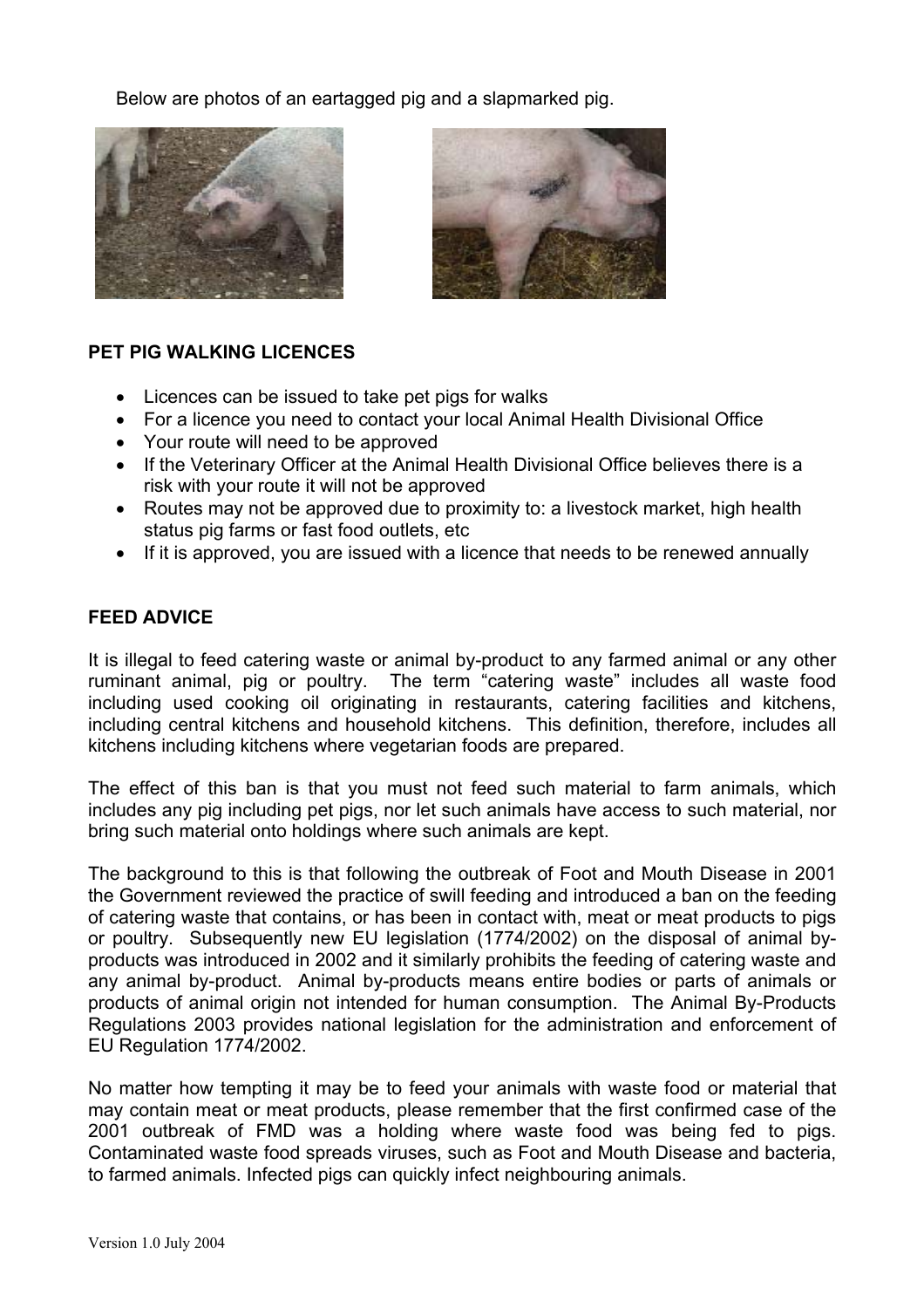Your pigs want to be healthy, so help reduce the risk of future outbreaks of diseases by not feeding your pigs catering waste.

Below is a table which sets out the current controls on what may or may not be fed to pigs.

|                                                                                                                               | Waste food originating in               |                                                                |
|-------------------------------------------------------------------------------------------------------------------------------|-----------------------------------------|----------------------------------------------------------------|
|                                                                                                                               | catering<br>establishments <sup>1</sup> | premises other than<br>catering<br>establishments <sup>2</sup> |
| <b>Meat and products</b><br>containing meat                                                                                   | ×                                       | $\boldsymbol{\mathsf{x}}$                                      |
| <b>Fish and products</b><br>containing fish                                                                                   | $\boldsymbol{\mathsf{x}}$               | ×                                                              |
| <b>Eggs and egg based</b><br>products                                                                                         | $\mathbf x$                             | ×                                                              |
| Animal fats (e.g. lard)                                                                                                       | $\mathbf x$                             | $\mathbf x$                                                    |
| Milk and other milk based<br>products <sup>3</sup>                                                                            | $\boldsymbol{\mathsf{x}}$               | $\times^3$                                                     |
| <b>Finished foods containing</b><br>eggs, rennet or melted fat<br>but where these are not the<br>main ingredient <sup>4</sup> | $\mathbf x$                             | 3                                                              |
| <b>Finished foods containing</b><br>leggs but where these are<br>the main ingredient <sup>5</sup>                             | ×                                       | $\boldsymbol{\mathsf{x}}$                                      |
| Sweets, jelly and other<br>gelatin based products                                                                             | $\mathbf x$                             | 3<br>$\checkmark$                                              |
| <b>Used cooking oil when</b><br>obtained from approved<br>processors                                                          | 6                                       | $\times^3$                                                     |
| Vegetable waste, cereals<br>and other materials not<br>containing products of<br>animal origin                                | ×                                       | 3                                                              |

**Summary of the current controls on the use of waste food in pig feed.**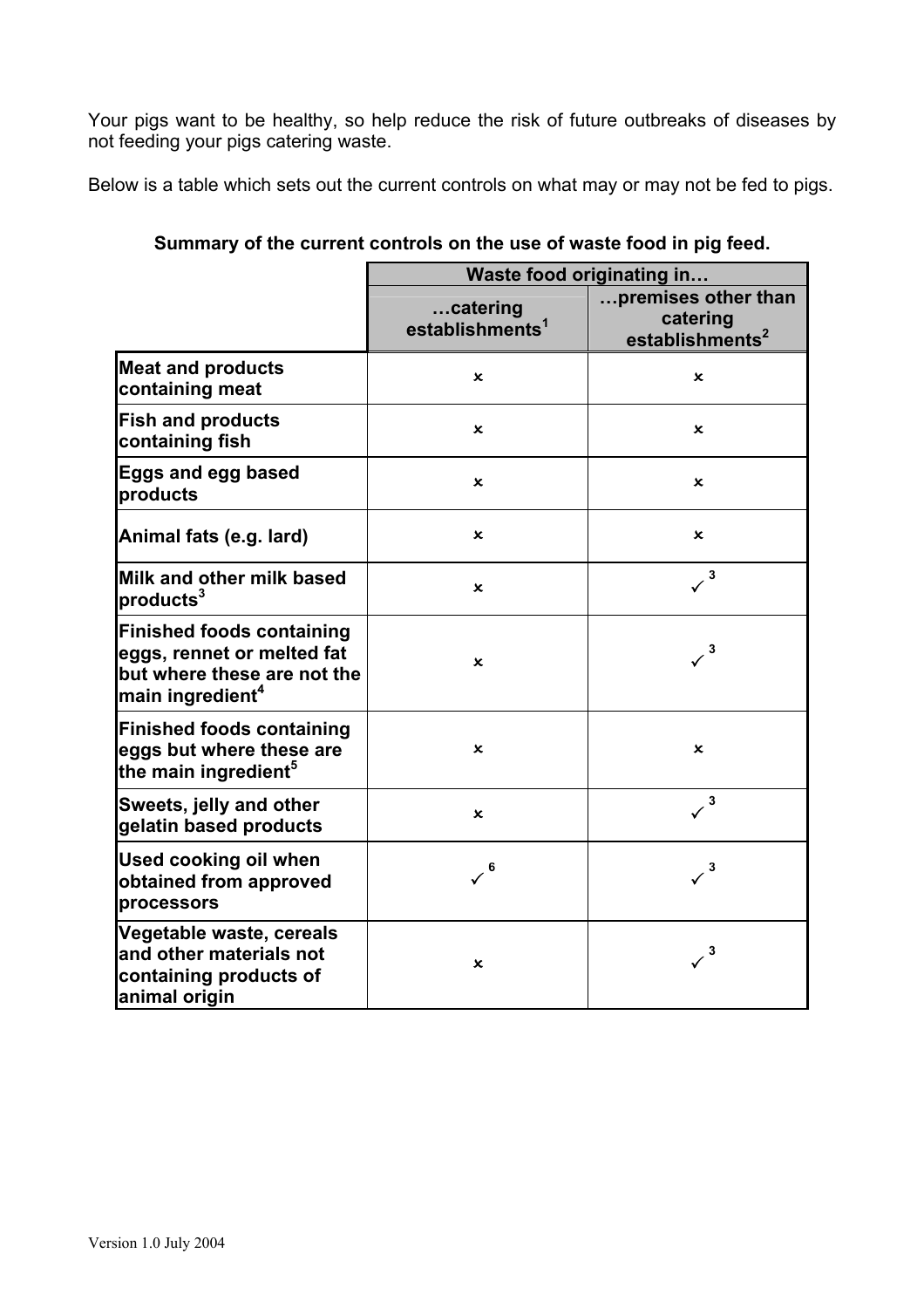## **Footnotes**

- $1$  i.e. central, domestic, and commercial kitchens; restaurants and other catering facilities.
- $2$  e.g. bakeries; distributors; processing and packing plants, retail outlets, but only where meat is not used or handled or where strict HACCP procedures are in place.
- $3$  providing this material originates either from premises which do not handle products of animal origin other than milk, milk products, eggs, gelatin, rennet or animal fats; or has HACCP procedures in place to ensure that no direct or indirect cross-contamination with products of animal origin can occur.
- <sup>4</sup> e.g. biscuits, bread, cakes, chocolate, pastry, sweets etc.
- <sup>5</sup> e.g. quiche etc.
- $6$  the use of used cooking oil obtained from approved processors will only be permitted until 31 October 2004.

**Please note**: Milk and milk products are currently the subject of a proposal which, should it be adopted, would require these products to be further processed before being fed to pigs. Anyone producing pig feed is, therefore, advised to keep in touch with their local animal health office or to regularly check Defra's Animal By-products internet site (see address below) for information on this and any other future changes to the controls explained here.

[www.defra.gov.uk/animalh/by-prods/default.htm](http://www.defra.gov.uk/animalh/by-prods/default.htm)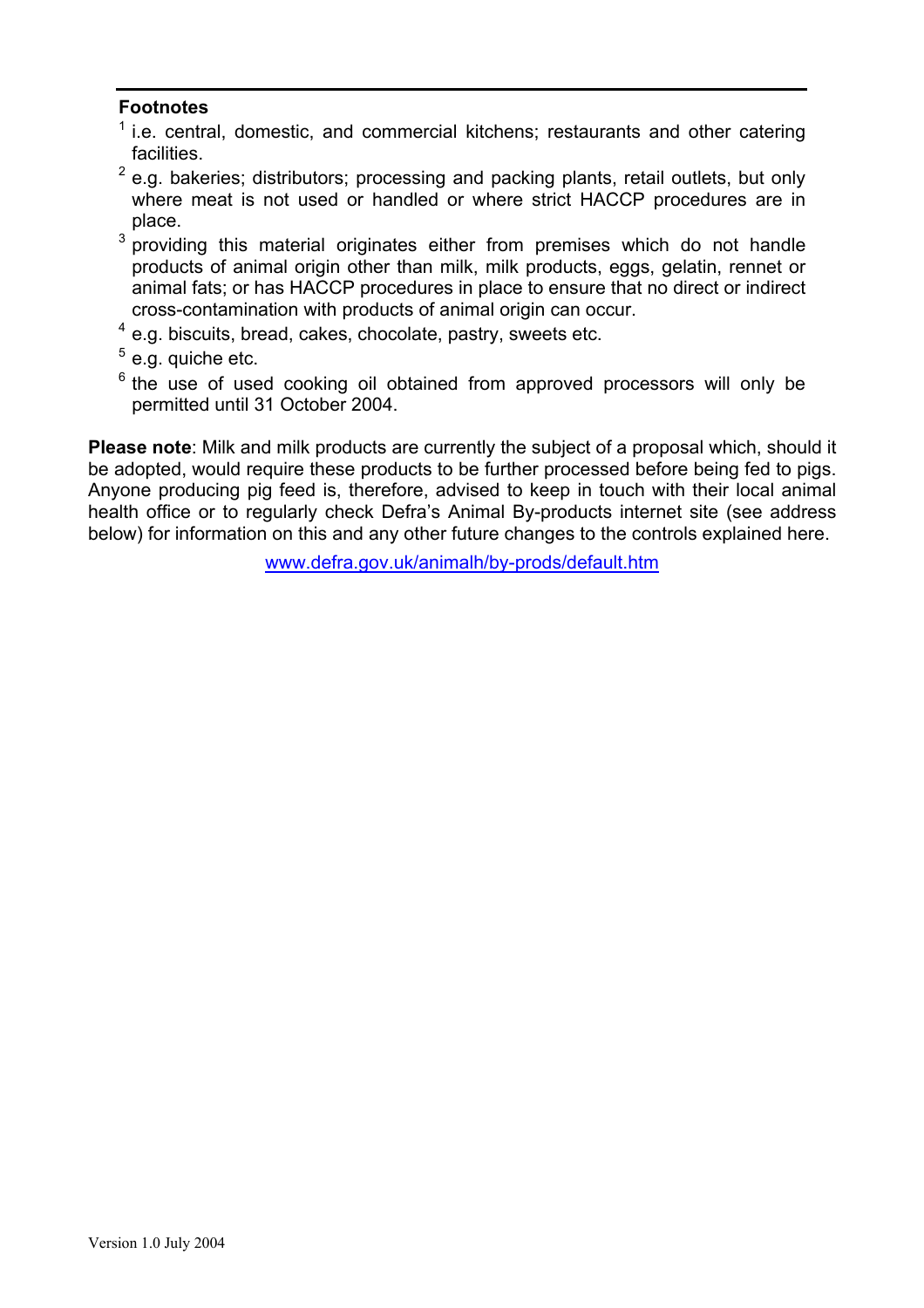## ANNEX 1

## **RURAL DEVELOPMENT SERVICES (RDS) CONTACTS - ENGLAND**

| <b>COUNTY WHERE YOU LIVE AND</b><br><b>PLAN TO KEEP PIGS</b> | <b>RDS OFFICE TO CONTACT-</b><br><b>CPH NUMBER</b> |
|--------------------------------------------------------------|----------------------------------------------------|
| Norfolk, Suffolk, Cambridgeshire,                            | RDS East of England                                |
| Essex, Bedfordshire, Hertfordshire                           | Cambridge                                          |
| and Parts of Greater London                                  | 01223 462727                                       |
| Herefordshire, Staffordshire,                                | <b>RDS</b>                                         |
| Worcestershire, Shropshire,                                  | Worcester                                          |
| Warwickshire, West Midlands                                  | 01905 763355                                       |
| Gloucestershire, Wiltshire,                                  | <b>RDS</b>                                         |
| Somerset, Dorset, Cornwall, Devon,                           | <b>Bristol</b>                                     |
| Former county of Avon, The Scilly                            | 0117 9591000                                       |
| <b>Isles</b>                                                 |                                                    |
| Isle of Wight, Hampshire, Berkshire,                         | <b>RDS</b>                                         |
| Oxfordshire, Buckinghamshire,                                | Reading                                            |
| Surrey, West Sussex, Kent, Parts of                          | 0118 958 1222                                      |
| <b>Greater London</b>                                        |                                                    |
| Cheshire, Cumbria, Lancashire,                               | <b>RDS North West</b>                              |
| Greater Manchester, Merseyside                               | Cheshire                                           |
|                                                              | 01270 754000                                       |
| Northumberland, Durham, Tyne,                                | <b>RDS North East</b>                              |
| <b>Tees &amp; Wear Valleys</b>                               | Newcastle-upon-Tyne                                |
|                                                              | 0191 2295500                                       |
|                                                              |                                                    |
| Nottinghamshire, Northamptonshire,                           | <b>RDS East Midlands</b>                           |
| Derbyshire, Leicestershire,                                  | Nottingham                                         |
| Lincolnshire, Rutland                                        | 0115 9291191                                       |
| North Yorkshire, South Yorkshire,                            | <b>RDS Yorkshire and the</b>                       |
| West Yorkshire, East Yorkshire and                           | Humber                                             |
| North Lincolnshire.                                          | 0113 230 3750                                      |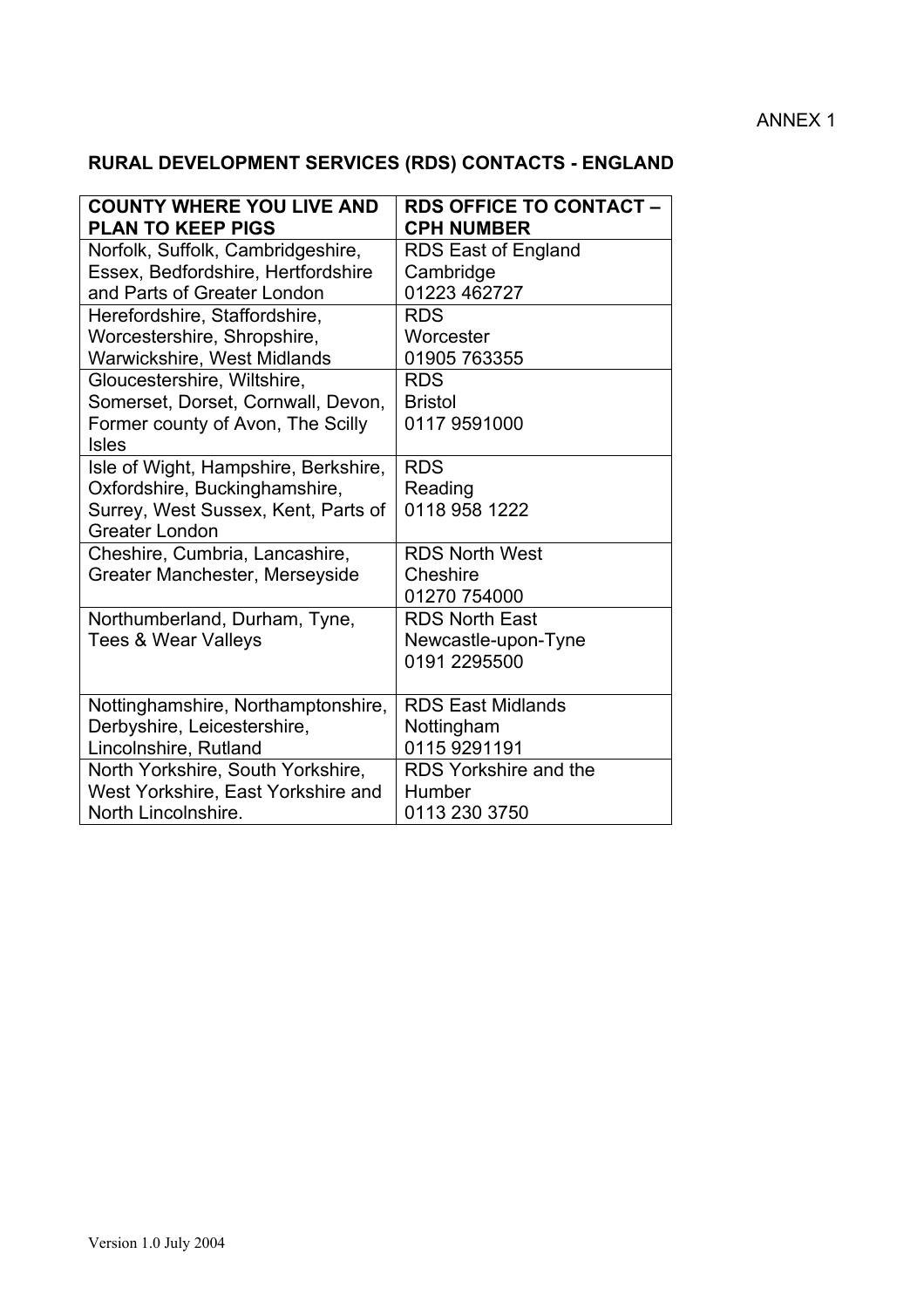## **ANIMAL HEALTH DIVISIONAL OFFICES (AHDOs) CONTACTS - ENGLAND**

| <b>COUNTY WHERE</b><br><b>PIGS ARE KEPT</b>                                 | <b>LOCAL AHDO -</b><br><b>HERDMARK &amp;</b>                                                                                 | <b>COUNTY WHERE</b><br><b>PIGS ARE KEPT</b>          | <b>LOCAL AHDO -</b><br><b>HERDMARK &amp;</b>                                                                                            |
|-----------------------------------------------------------------------------|------------------------------------------------------------------------------------------------------------------------------|------------------------------------------------------|-----------------------------------------------------------------------------------------------------------------------------------------|
|                                                                             | <b>QUERIES</b>                                                                                                               |                                                      | <b>QUERIES</b>                                                                                                                          |
| Norfolk, Suffolk,<br>Cambridgeshire                                         | 100 Southgate Street<br><b>Bury St Edmunds</b><br><b>Suffolk</b><br><b>IP33 2BD</b><br>01284 778150                          | Northumberland,<br>Durham, Tyne & Wear,<br>Cleveland | The Quadrant<br><b>Newburn Riverside</b><br>Newcastle Upon Tyne<br><b>NE15 8NZ</b><br>0191 2295500                                      |
| Essex, Bedfordshire,<br><b>Hertfordshire and Parts</b><br>of Greater London | <b>Beeches Road</b><br>Chelmsford<br><b>Essex</b><br>CM1 2RU<br>01245 358383                                                 | Lancashire, Greater<br>Manchester,<br>Merseyside     | Garstang Road<br><b>Barton</b><br>Preston<br>PR3 5HR<br>01772 861144                                                                    |
| Leicester,<br>Northamptonshire,<br>Warwickshire, West<br><b>Midlands</b>    | <b>Government Buildings</b><br><b>Tigers Road</b><br>South Wigton<br>Leicester<br><b>LE18 4UY</b><br>0116 2787451            | Stafford, Cheshire,<br>Derbyshire                    | <b>Beacon House</b><br>Staffordshire<br><b>Technology Park</b><br>Dyson Way<br>Stafford<br><b>ST18 0AR</b><br>01785 231900              |
| Isle of Wight,<br>Hampshire, Berkshire,<br>Oxfordshire,<br>Buckinghamshire  | <b>Block A</b><br><b>Government Buildings</b><br><b>Coley Park</b><br>Reading<br><b>Berkshire</b><br>RG1 6DT<br>0118 9392500 | Devon                                                | <b>Clyst House</b><br><b>Winslade Park</b><br><b>Clyst St Mary</b><br>Exeter<br>Devon<br>EX5 1DY<br>01392 266373                        |
| Surrey, West Sussex,<br>Kent, Parts of Greater<br>London                    | <b>Liberty House</b><br>105 Bell Street<br>Reigate<br>Surrey<br>RH <sub>2</sub> 7JB<br>01737 242242                          | Gloucestershire,<br>Wiltshire                        | Sawmills End<br><b>Corinium Avenue</b><br>Gloucester<br>GL3 3DE<br>01452 627400                                                         |
| Cumbria                                                                     | <b>Hadrian House</b><br><b>Wavell Drive</b><br>Rosehill Industrial<br><b>Estate</b><br>Carlisle<br>CA1 2TB<br>01228 591999   | Somerset, Dorset                                     | $3^{\text{rd}}, 4^{\text{th}}, 5^{\text{th}}$ Floor<br><b>Quantock House</b><br><b>Paul Street</b><br>Taunton<br>TA13NX<br>01823 337922 |
| North, South and West<br>Yorkshire                                          | <b>Government Buildings</b><br><b>Otley Road</b><br>Leeds<br>Yorkshire<br><b>LS16 5PZ</b><br>0113 230 0100                   | Cornwall                                             | Pydar House<br><b>Pydar Street</b><br>Truro<br>Cornwall<br><b>TR1 2XD</b><br>01872 265500                                               |
| Lincolnshire,<br>Nottinghamshire,<br>Humberside                             | Ceres House<br>2 Searby Road<br>Lincoln<br>LN2 4DW<br>01522 529951                                                           | Shropshire, Hereford,<br>Worcestershire              | <b>Government Buildings</b><br><b>Whittington Road</b><br>Worcester<br>WR5 2LQ<br>01905 7671114                                         |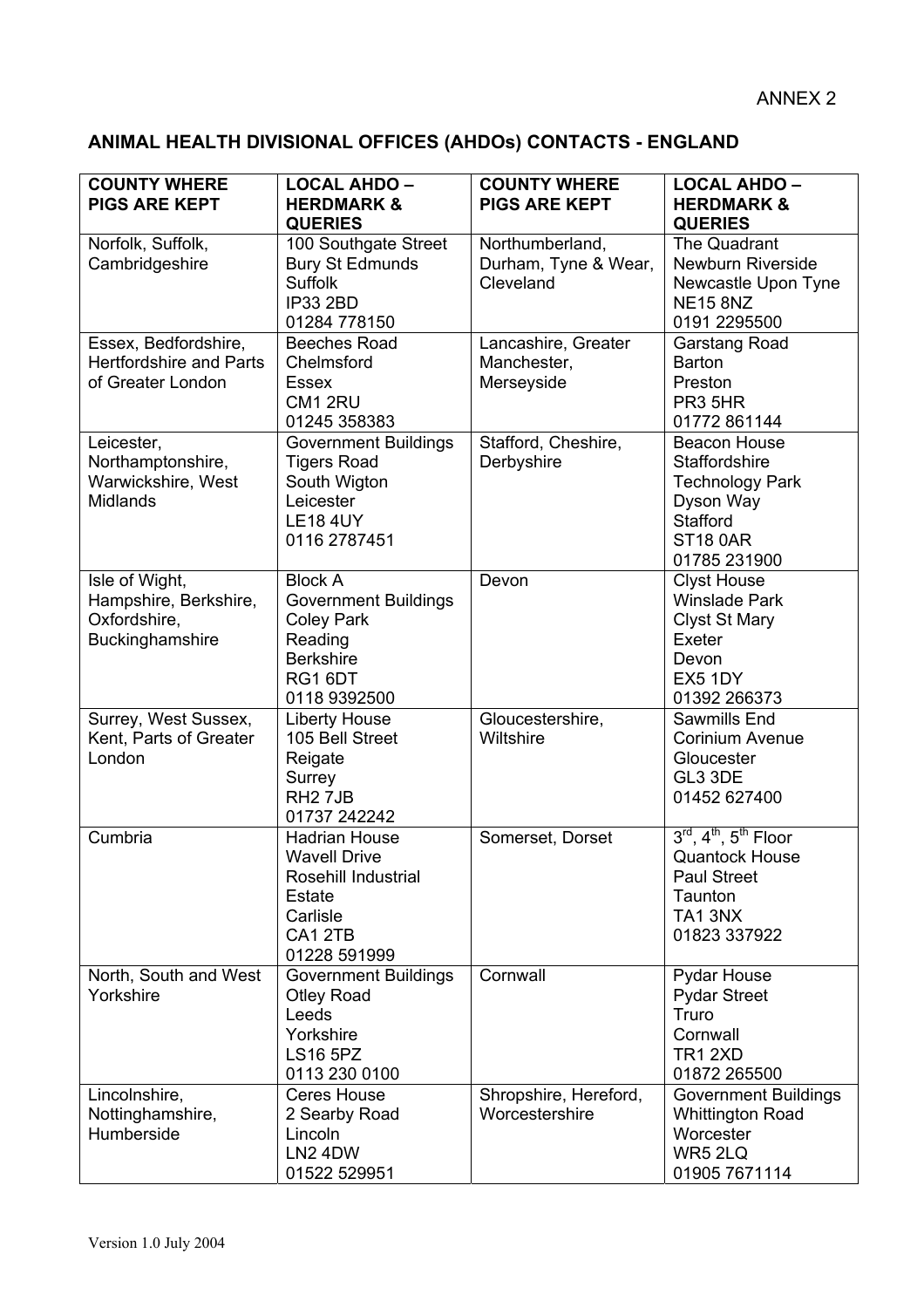## **USEFUL CONTACTS**

Defra Helpline – 0845 050 9876

Defra Website – [www.defra.gov.uk](http://www.defra.gov.uk/)

Defra Pig Identification pages – [www.defra.gov.uk/animalh/tracing/pigs](http://www.defra.gov.uk/animalh/tracing/pigs)

Defra Livestock Movement pages – [www.defra.gov.uk/animalh/movements](http://www.defra.gov.uk/animalh/movements)

Defra Disease surveillance and control pages – [www.defra.gov.uk/animalh/diseases](http://www.defra.gov.uk/animalh/diseases)

National Pig Association PO Box 29027 London WC2H 8QS [www.npa-uk.net](http://www.npa-uk.net/)

British Pig Association Trumpington Mews 40b High Street **Trumpington** Cambridge CB2 2LS [www.britishpigs.org.uk](http://www.britishpigs.org.uk/)

British Pig Executive PO Box 44 Winterhill House Snowdon Drive Milton Keynes MK6 1AX [www.bpex.org.uk](http://www.bpex.org.uk/)

The Pig Veterinary Society [www.pigvetsoc.org.uk](http://www.pigvetsoc.org.uk/)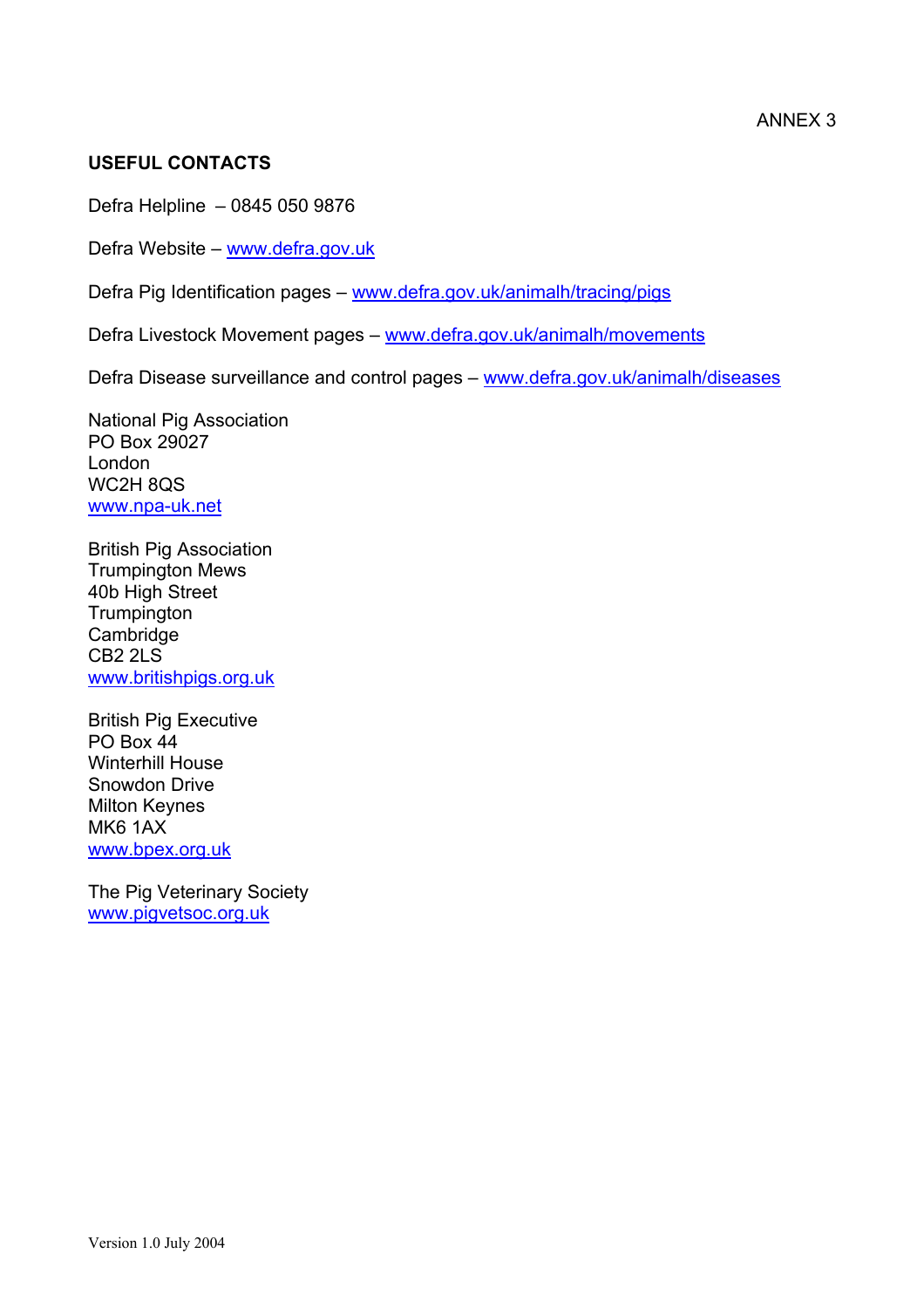## **Identification Equipment Suppliers SLAPMARKING AND EARTAG EQUIPMENT**

| <b>Agrihealth (NI) Limited</b><br><b>Agrihealth (NI) Limited</b><br>31 Milltown Road<br>31 Milltown Road<br>Donacloney<br>Donacloney<br>Craigaron<br>Craigaron<br>Co. Armagh<br>Co. Armagh<br><b>BT66 7NR</b><br><b>BT66 7NR</b><br>Northern Ireland<br>Northern Ireland<br>Tel: 02838881559<br>Tel: 02838881559<br>Fax: 02838882345<br>Fax: 02838882345<br>Email: agrihealth.ni@btconnect.com<br>Email: agrihealth.ni@btconnect.com<br><b>Agritags</b><br><b>Allflex Europe (UK) Ltd</b><br><b>Clones Road</b><br>Tel: 01450 364120<br>Fax: 01450 364121<br>Monaghan<br>Republic of Ireland<br>Email: j.bailey@allflex.co.uk<br>Tel: +3534774148<br>Website: www.allflex.co.uk<br>Fax: +3534774190<br>Email: eartags@eircom.net<br>Website: www.eartags.ie<br><b>Dalton ID System Ltd</b><br><b>Cox Agri</b><br>1 Greencroft Industrial Park<br><b>Dalton House</b><br>Stanley, County Durham<br><b>Newton Road</b><br>DH97YA<br>Henley-on-Thames<br>Tel: 0845 600 80 81<br>Oxon, RG1HG<br>Fax: 0800 783 66 55<br>Tel: 01491 419 000<br>Email: ken@coxagri.com<br>Local Rate: 0870 873 8883<br>Fax: 01491 419 001<br>Website: www.coxagri.com<br>Email: info@dalton.co.uk<br>Website: www.dalton.co.uk<br><b>Edward Holt</b><br><b>Fearing International</b><br>Cattle & Land<br>Brixworth, Northampton, NN6 9ND<br>Tel: 01604 881491<br>PO Box 261, Rainham<br>Kent, ME8 0WZ<br>Fax: 01604 881616<br>Tel: 01634 364 832<br>Email: sales@fearing.co.uk<br>Email: Edward@cattleandland.com<br>Website: www.fearing.co.uk<br>Website: www.cattleandland.com<br><b>Ketchum Manufacturing Company Ltd</b><br><b>Ritchey Tagg Ltd</b><br>White Lodge, Tadworth Street<br>Masham Ripon<br>North Yorkshire HG4 4ES<br>Tadworth, Surry, KT20 3RE<br>Tel: 01737 812218<br>Tel: 01765 689541<br>Fax: 01737 814372<br>Fax: 01765 689851<br>Email: enquiries@ketchums.co.uk<br>Email: info@ritcheytagg.co.uk<br>Website: www.ketchums.co.uk<br>Website: www.ritcheytagg.co.uk<br><b>Syrvet Ltd</b><br>Unit 21F Evans Business Centre<br><b>Martson Moor Business Park</b><br><b>Tockwith</b> |                         |  |
|-----------------------------------------------------------------------------------------------------------------------------------------------------------------------------------------------------------------------------------------------------------------------------------------------------------------------------------------------------------------------------------------------------------------------------------------------------------------------------------------------------------------------------------------------------------------------------------------------------------------------------------------------------------------------------------------------------------------------------------------------------------------------------------------------------------------------------------------------------------------------------------------------------------------------------------------------------------------------------------------------------------------------------------------------------------------------------------------------------------------------------------------------------------------------------------------------------------------------------------------------------------------------------------------------------------------------------------------------------------------------------------------------------------------------------------------------------------------------------------------------------------------------------------------------------------------------------------------------------------------------------------------------------------------------------------------------------------------------------------------------------------------------------------------------------------------------------------------------------------------------------------------------------------------------------------------------------------------------------------------------------------------------------------------------------------------------------------|-------------------------|--|
|                                                                                                                                                                                                                                                                                                                                                                                                                                                                                                                                                                                                                                                                                                                                                                                                                                                                                                                                                                                                                                                                                                                                                                                                                                                                                                                                                                                                                                                                                                                                                                                                                                                                                                                                                                                                                                                                                                                                                                                                                                                                                   |                         |  |
|                                                                                                                                                                                                                                                                                                                                                                                                                                                                                                                                                                                                                                                                                                                                                                                                                                                                                                                                                                                                                                                                                                                                                                                                                                                                                                                                                                                                                                                                                                                                                                                                                                                                                                                                                                                                                                                                                                                                                                                                                                                                                   |                         |  |
|                                                                                                                                                                                                                                                                                                                                                                                                                                                                                                                                                                                                                                                                                                                                                                                                                                                                                                                                                                                                                                                                                                                                                                                                                                                                                                                                                                                                                                                                                                                                                                                                                                                                                                                                                                                                                                                                                                                                                                                                                                                                                   |                         |  |
|                                                                                                                                                                                                                                                                                                                                                                                                                                                                                                                                                                                                                                                                                                                                                                                                                                                                                                                                                                                                                                                                                                                                                                                                                                                                                                                                                                                                                                                                                                                                                                                                                                                                                                                                                                                                                                                                                                                                                                                                                                                                                   |                         |  |
|                                                                                                                                                                                                                                                                                                                                                                                                                                                                                                                                                                                                                                                                                                                                                                                                                                                                                                                                                                                                                                                                                                                                                                                                                                                                                                                                                                                                                                                                                                                                                                                                                                                                                                                                                                                                                                                                                                                                                                                                                                                                                   |                         |  |
|                                                                                                                                                                                                                                                                                                                                                                                                                                                                                                                                                                                                                                                                                                                                                                                                                                                                                                                                                                                                                                                                                                                                                                                                                                                                                                                                                                                                                                                                                                                                                                                                                                                                                                                                                                                                                                                                                                                                                                                                                                                                                   |                         |  |
|                                                                                                                                                                                                                                                                                                                                                                                                                                                                                                                                                                                                                                                                                                                                                                                                                                                                                                                                                                                                                                                                                                                                                                                                                                                                                                                                                                                                                                                                                                                                                                                                                                                                                                                                                                                                                                                                                                                                                                                                                                                                                   |                         |  |
|                                                                                                                                                                                                                                                                                                                                                                                                                                                                                                                                                                                                                                                                                                                                                                                                                                                                                                                                                                                                                                                                                                                                                                                                                                                                                                                                                                                                                                                                                                                                                                                                                                                                                                                                                                                                                                                                                                                                                                                                                                                                                   |                         |  |
|                                                                                                                                                                                                                                                                                                                                                                                                                                                                                                                                                                                                                                                                                                                                                                                                                                                                                                                                                                                                                                                                                                                                                                                                                                                                                                                                                                                                                                                                                                                                                                                                                                                                                                                                                                                                                                                                                                                                                                                                                                                                                   |                         |  |
|                                                                                                                                                                                                                                                                                                                                                                                                                                                                                                                                                                                                                                                                                                                                                                                                                                                                                                                                                                                                                                                                                                                                                                                                                                                                                                                                                                                                                                                                                                                                                                                                                                                                                                                                                                                                                                                                                                                                                                                                                                                                                   |                         |  |
|                                                                                                                                                                                                                                                                                                                                                                                                                                                                                                                                                                                                                                                                                                                                                                                                                                                                                                                                                                                                                                                                                                                                                                                                                                                                                                                                                                                                                                                                                                                                                                                                                                                                                                                                                                                                                                                                                                                                                                                                                                                                                   |                         |  |
|                                                                                                                                                                                                                                                                                                                                                                                                                                                                                                                                                                                                                                                                                                                                                                                                                                                                                                                                                                                                                                                                                                                                                                                                                                                                                                                                                                                                                                                                                                                                                                                                                                                                                                                                                                                                                                                                                                                                                                                                                                                                                   |                         |  |
|                                                                                                                                                                                                                                                                                                                                                                                                                                                                                                                                                                                                                                                                                                                                                                                                                                                                                                                                                                                                                                                                                                                                                                                                                                                                                                                                                                                                                                                                                                                                                                                                                                                                                                                                                                                                                                                                                                                                                                                                                                                                                   |                         |  |
|                                                                                                                                                                                                                                                                                                                                                                                                                                                                                                                                                                                                                                                                                                                                                                                                                                                                                                                                                                                                                                                                                                                                                                                                                                                                                                                                                                                                                                                                                                                                                                                                                                                                                                                                                                                                                                                                                                                                                                                                                                                                                   |                         |  |
|                                                                                                                                                                                                                                                                                                                                                                                                                                                                                                                                                                                                                                                                                                                                                                                                                                                                                                                                                                                                                                                                                                                                                                                                                                                                                                                                                                                                                                                                                                                                                                                                                                                                                                                                                                                                                                                                                                                                                                                                                                                                                   |                         |  |
|                                                                                                                                                                                                                                                                                                                                                                                                                                                                                                                                                                                                                                                                                                                                                                                                                                                                                                                                                                                                                                                                                                                                                                                                                                                                                                                                                                                                                                                                                                                                                                                                                                                                                                                                                                                                                                                                                                                                                                                                                                                                                   |                         |  |
|                                                                                                                                                                                                                                                                                                                                                                                                                                                                                                                                                                                                                                                                                                                                                                                                                                                                                                                                                                                                                                                                                                                                                                                                                                                                                                                                                                                                                                                                                                                                                                                                                                                                                                                                                                                                                                                                                                                                                                                                                                                                                   |                         |  |
|                                                                                                                                                                                                                                                                                                                                                                                                                                                                                                                                                                                                                                                                                                                                                                                                                                                                                                                                                                                                                                                                                                                                                                                                                                                                                                                                                                                                                                                                                                                                                                                                                                                                                                                                                                                                                                                                                                                                                                                                                                                                                   |                         |  |
|                                                                                                                                                                                                                                                                                                                                                                                                                                                                                                                                                                                                                                                                                                                                                                                                                                                                                                                                                                                                                                                                                                                                                                                                                                                                                                                                                                                                                                                                                                                                                                                                                                                                                                                                                                                                                                                                                                                                                                                                                                                                                   |                         |  |
|                                                                                                                                                                                                                                                                                                                                                                                                                                                                                                                                                                                                                                                                                                                                                                                                                                                                                                                                                                                                                                                                                                                                                                                                                                                                                                                                                                                                                                                                                                                                                                                                                                                                                                                                                                                                                                                                                                                                                                                                                                                                                   |                         |  |
|                                                                                                                                                                                                                                                                                                                                                                                                                                                                                                                                                                                                                                                                                                                                                                                                                                                                                                                                                                                                                                                                                                                                                                                                                                                                                                                                                                                                                                                                                                                                                                                                                                                                                                                                                                                                                                                                                                                                                                                                                                                                                   |                         |  |
|                                                                                                                                                                                                                                                                                                                                                                                                                                                                                                                                                                                                                                                                                                                                                                                                                                                                                                                                                                                                                                                                                                                                                                                                                                                                                                                                                                                                                                                                                                                                                                                                                                                                                                                                                                                                                                                                                                                                                                                                                                                                                   |                         |  |
|                                                                                                                                                                                                                                                                                                                                                                                                                                                                                                                                                                                                                                                                                                                                                                                                                                                                                                                                                                                                                                                                                                                                                                                                                                                                                                                                                                                                                                                                                                                                                                                                                                                                                                                                                                                                                                                                                                                                                                                                                                                                                   |                         |  |
|                                                                                                                                                                                                                                                                                                                                                                                                                                                                                                                                                                                                                                                                                                                                                                                                                                                                                                                                                                                                                                                                                                                                                                                                                                                                                                                                                                                                                                                                                                                                                                                                                                                                                                                                                                                                                                                                                                                                                                                                                                                                                   |                         |  |
|                                                                                                                                                                                                                                                                                                                                                                                                                                                                                                                                                                                                                                                                                                                                                                                                                                                                                                                                                                                                                                                                                                                                                                                                                                                                                                                                                                                                                                                                                                                                                                                                                                                                                                                                                                                                                                                                                                                                                                                                                                                                                   |                         |  |
|                                                                                                                                                                                                                                                                                                                                                                                                                                                                                                                                                                                                                                                                                                                                                                                                                                                                                                                                                                                                                                                                                                                                                                                                                                                                                                                                                                                                                                                                                                                                                                                                                                                                                                                                                                                                                                                                                                                                                                                                                                                                                   |                         |  |
|                                                                                                                                                                                                                                                                                                                                                                                                                                                                                                                                                                                                                                                                                                                                                                                                                                                                                                                                                                                                                                                                                                                                                                                                                                                                                                                                                                                                                                                                                                                                                                                                                                                                                                                                                                                                                                                                                                                                                                                                                                                                                   |                         |  |
|                                                                                                                                                                                                                                                                                                                                                                                                                                                                                                                                                                                                                                                                                                                                                                                                                                                                                                                                                                                                                                                                                                                                                                                                                                                                                                                                                                                                                                                                                                                                                                                                                                                                                                                                                                                                                                                                                                                                                                                                                                                                                   |                         |  |
|                                                                                                                                                                                                                                                                                                                                                                                                                                                                                                                                                                                                                                                                                                                                                                                                                                                                                                                                                                                                                                                                                                                                                                                                                                                                                                                                                                                                                                                                                                                                                                                                                                                                                                                                                                                                                                                                                                                                                                                                                                                                                   |                         |  |
|                                                                                                                                                                                                                                                                                                                                                                                                                                                                                                                                                                                                                                                                                                                                                                                                                                                                                                                                                                                                                                                                                                                                                                                                                                                                                                                                                                                                                                                                                                                                                                                                                                                                                                                                                                                                                                                                                                                                                                                                                                                                                   |                         |  |
|                                                                                                                                                                                                                                                                                                                                                                                                                                                                                                                                                                                                                                                                                                                                                                                                                                                                                                                                                                                                                                                                                                                                                                                                                                                                                                                                                                                                                                                                                                                                                                                                                                                                                                                                                                                                                                                                                                                                                                                                                                                                                   |                         |  |
|                                                                                                                                                                                                                                                                                                                                                                                                                                                                                                                                                                                                                                                                                                                                                                                                                                                                                                                                                                                                                                                                                                                                                                                                                                                                                                                                                                                                                                                                                                                                                                                                                                                                                                                                                                                                                                                                                                                                                                                                                                                                                   |                         |  |
|                                                                                                                                                                                                                                                                                                                                                                                                                                                                                                                                                                                                                                                                                                                                                                                                                                                                                                                                                                                                                                                                                                                                                                                                                                                                                                                                                                                                                                                                                                                                                                                                                                                                                                                                                                                                                                                                                                                                                                                                                                                                                   |                         |  |
|                                                                                                                                                                                                                                                                                                                                                                                                                                                                                                                                                                                                                                                                                                                                                                                                                                                                                                                                                                                                                                                                                                                                                                                                                                                                                                                                                                                                                                                                                                                                                                                                                                                                                                                                                                                                                                                                                                                                                                                                                                                                                   |                         |  |
|                                                                                                                                                                                                                                                                                                                                                                                                                                                                                                                                                                                                                                                                                                                                                                                                                                                                                                                                                                                                                                                                                                                                                                                                                                                                                                                                                                                                                                                                                                                                                                                                                                                                                                                                                                                                                                                                                                                                                                                                                                                                                   |                         |  |
|                                                                                                                                                                                                                                                                                                                                                                                                                                                                                                                                                                                                                                                                                                                                                                                                                                                                                                                                                                                                                                                                                                                                                                                                                                                                                                                                                                                                                                                                                                                                                                                                                                                                                                                                                                                                                                                                                                                                                                                                                                                                                   |                         |  |
|                                                                                                                                                                                                                                                                                                                                                                                                                                                                                                                                                                                                                                                                                                                                                                                                                                                                                                                                                                                                                                                                                                                                                                                                                                                                                                                                                                                                                                                                                                                                                                                                                                                                                                                                                                                                                                                                                                                                                                                                                                                                                   |                         |  |
|                                                                                                                                                                                                                                                                                                                                                                                                                                                                                                                                                                                                                                                                                                                                                                                                                                                                                                                                                                                                                                                                                                                                                                                                                                                                                                                                                                                                                                                                                                                                                                                                                                                                                                                                                                                                                                                                                                                                                                                                                                                                                   |                         |  |
|                                                                                                                                                                                                                                                                                                                                                                                                                                                                                                                                                                                                                                                                                                                                                                                                                                                                                                                                                                                                                                                                                                                                                                                                                                                                                                                                                                                                                                                                                                                                                                                                                                                                                                                                                                                                                                                                                                                                                                                                                                                                                   |                         |  |
|                                                                                                                                                                                                                                                                                                                                                                                                                                                                                                                                                                                                                                                                                                                                                                                                                                                                                                                                                                                                                                                                                                                                                                                                                                                                                                                                                                                                                                                                                                                                                                                                                                                                                                                                                                                                                                                                                                                                                                                                                                                                                   |                         |  |
|                                                                                                                                                                                                                                                                                                                                                                                                                                                                                                                                                                                                                                                                                                                                                                                                                                                                                                                                                                                                                                                                                                                                                                                                                                                                                                                                                                                                                                                                                                                                                                                                                                                                                                                                                                                                                                                                                                                                                                                                                                                                                   |                         |  |
|                                                                                                                                                                                                                                                                                                                                                                                                                                                                                                                                                                                                                                                                                                                                                                                                                                                                                                                                                                                                                                                                                                                                                                                                                                                                                                                                                                                                                                                                                                                                                                                                                                                                                                                                                                                                                                                                                                                                                                                                                                                                                   |                         |  |
|                                                                                                                                                                                                                                                                                                                                                                                                                                                                                                                                                                                                                                                                                                                                                                                                                                                                                                                                                                                                                                                                                                                                                                                                                                                                                                                                                                                                                                                                                                                                                                                                                                                                                                                                                                                                                                                                                                                                                                                                                                                                                   |                         |  |
|                                                                                                                                                                                                                                                                                                                                                                                                                                                                                                                                                                                                                                                                                                                                                                                                                                                                                                                                                                                                                                                                                                                                                                                                                                                                                                                                                                                                                                                                                                                                                                                                                                                                                                                                                                                                                                                                                                                                                                                                                                                                                   |                         |  |
|                                                                                                                                                                                                                                                                                                                                                                                                                                                                                                                                                                                                                                                                                                                                                                                                                                                                                                                                                                                                                                                                                                                                                                                                                                                                                                                                                                                                                                                                                                                                                                                                                                                                                                                                                                                                                                                                                                                                                                                                                                                                                   |                         |  |
|                                                                                                                                                                                                                                                                                                                                                                                                                                                                                                                                                                                                                                                                                                                                                                                                                                                                                                                                                                                                                                                                                                                                                                                                                                                                                                                                                                                                                                                                                                                                                                                                                                                                                                                                                                                                                                                                                                                                                                                                                                                                                   |                         |  |
| North Yorkshire                                                                                                                                                                                                                                                                                                                                                                                                                                                                                                                                                                                                                                                                                                                                                                                                                                                                                                                                                                                                                                                                                                                                                                                                                                                                                                                                                                                                                                                                                                                                                                                                                                                                                                                                                                                                                                                                                                                                                                                                                                                                   |                         |  |
| <b>YO26 7QF</b>                                                                                                                                                                                                                                                                                                                                                                                                                                                                                                                                                                                                                                                                                                                                                                                                                                                                                                                                                                                                                                                                                                                                                                                                                                                                                                                                                                                                                                                                                                                                                                                                                                                                                                                                                                                                                                                                                                                                                                                                                                                                   |                         |  |
| Tel: 01423 359575                                                                                                                                                                                                                                                                                                                                                                                                                                                                                                                                                                                                                                                                                                                                                                                                                                                                                                                                                                                                                                                                                                                                                                                                                                                                                                                                                                                                                                                                                                                                                                                                                                                                                                                                                                                                                                                                                                                                                                                                                                                                 |                         |  |
| Fax: 01423 359576                                                                                                                                                                                                                                                                                                                                                                                                                                                                                                                                                                                                                                                                                                                                                                                                                                                                                                                                                                                                                                                                                                                                                                                                                                                                                                                                                                                                                                                                                                                                                                                                                                                                                                                                                                                                                                                                                                                                                                                                                                                                 |                         |  |
| Email: da@syrvet.fsnet.co.uk                                                                                                                                                                                                                                                                                                                                                                                                                                                                                                                                                                                                                                                                                                                                                                                                                                                                                                                                                                                                                                                                                                                                                                                                                                                                                                                                                                                                                                                                                                                                                                                                                                                                                                                                                                                                                                                                                                                                                                                                                                                      |                         |  |
|                                                                                                                                                                                                                                                                                                                                                                                                                                                                                                                                                                                                                                                                                                                                                                                                                                                                                                                                                                                                                                                                                                                                                                                                                                                                                                                                                                                                                                                                                                                                                                                                                                                                                                                                                                                                                                                                                                                                                                                                                                                                                   | Website: www.syrvet.com |  |
|                                                                                                                                                                                                                                                                                                                                                                                                                                                                                                                                                                                                                                                                                                                                                                                                                                                                                                                                                                                                                                                                                                                                                                                                                                                                                                                                                                                                                                                                                                                                                                                                                                                                                                                                                                                                                                                                                                                                                                                                                                                                                   |                         |  |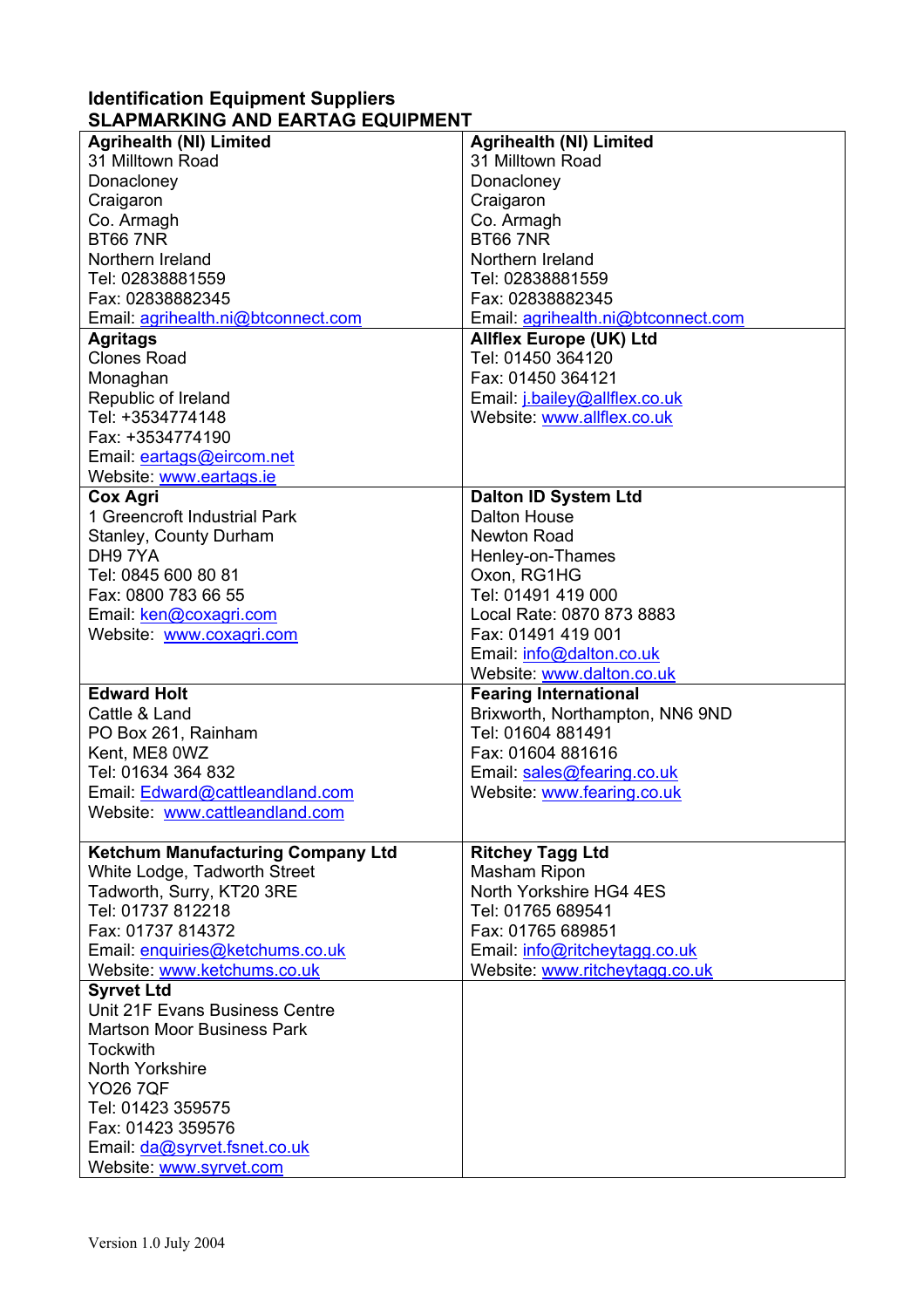## **EARTAG SUPPLIERS**

| <b>Northdown Business Park</b><br><b>Fearby Road</b><br>Masham<br><b>Ashford Road</b><br>Ripon<br>Lenham<br>North Yorkshire<br>Kent ME17 2DL<br>HG4 4ES<br>Tel: 01622 850057<br>Tel: 01765 689541<br>Fax: 01622 850097<br>Fax: 01765 689851<br>E-mail: erobinson@btconnect.com<br>E-mail: sales@brookwickward.com<br>Earlsmere I.D. Systems Ltd.<br><b>Ewetag</b><br>Earlsmere House, Earlsmere Drive<br><b>Broad Lea</b><br>Doncaster Road<br>Long Marton<br>Barnsley, Ardsley<br>Appleby-in-Westmoreland<br>CA6 6JP<br>South Yorkshire<br>S71 5EH<br>Tel: 017683 61276<br>Tel: 01226 204096<br>Fax: 017683 61236<br>Fax: 01226 244169<br>Email: tiewbank@btinternet.com<br>E-mail: jim@earlsmere.co.uk<br><b>Nordic Star</b><br><b>Markrite Tags</b><br><b>Priory Yard</b><br>32 Portway<br><b>Town Mills</b><br>Frome<br>Somerset<br>Launceston, Cornwall<br><b>PL15 8HU</b><br><b>BA11 1QU</b><br>Tel: 01566 774268<br>Tel: 01373 455585<br>Fax: 01566 774268<br>Fax: 01373 455584<br>E-mail: sales@nordicstar.co.uk<br>Website: www.nordicstar.co.uk<br><b>Roxan ID</b><br>QuickTag<br>7a Churchfield Road<br>The Old Joinery<br><b>Ballycastle</b><br>Philiphaugh<br><b>Selkirk</b><br>Co Antrim<br><b>Bt54 6PJ</b><br>Scotland<br>Tel 028 20768696<br>TD7 5LU<br>Fax 028 20768699<br>Tel: 01750 22940<br>Fax: 01750 22990<br>Email: Info@quicktag.net<br>E-mail: sales@roxan.co.uk<br>Website: www.roxan.co.uk<br><b>Shearwell Data Ltd.</b><br>Symtag<br>Unit 5<br><b>Putham Farm</b><br><b>Wheddon Cross</b><br>Poolbridge Workshops<br><b>Blackford</b><br>Minehead<br>Nr Wedmore<br>Somerset<br><b>TA24 7AS</b><br>Somerset<br>Tel: 01643 841611<br><b>BS28 4PA</b><br>Fax: 01643 841628<br>Tel: 01934 713626<br>Fax: 01934 713627<br>E-mail: alan@symtag.co.uk<br><b>UK Animal livestock Ltd.</b><br>Unit D <sub>2</sub><br>Whitwood<br><b>Enterprise Park</b><br>Castleford<br><b>WF10 5PX</b><br>Tel: 01977 667222<br>Fax: 01977 667333 | <b>Brookwick Ward</b> | <b>Denimex</b> |
|-------------------------------------------------------------------------------------------------------------------------------------------------------------------------------------------------------------------------------------------------------------------------------------------------------------------------------------------------------------------------------------------------------------------------------------------------------------------------------------------------------------------------------------------------------------------------------------------------------------------------------------------------------------------------------------------------------------------------------------------------------------------------------------------------------------------------------------------------------------------------------------------------------------------------------------------------------------------------------------------------------------------------------------------------------------------------------------------------------------------------------------------------------------------------------------------------------------------------------------------------------------------------------------------------------------------------------------------------------------------------------------------------------------------------------------------------------------------------------------------------------------------------------------------------------------------------------------------------------------------------------------------------------------------------------------------------------------------------------------------------------------------------------------------------------------------------------------------------------------------------------------------------------------------------------------------------------|-----------------------|----------------|
|                                                                                                                                                                                                                                                                                                                                                                                                                                                                                                                                                                                                                                                                                                                                                                                                                                                                                                                                                                                                                                                                                                                                                                                                                                                                                                                                                                                                                                                                                                                                                                                                                                                                                                                                                                                                                                                                                                                                                       |                       |                |
|                                                                                                                                                                                                                                                                                                                                                                                                                                                                                                                                                                                                                                                                                                                                                                                                                                                                                                                                                                                                                                                                                                                                                                                                                                                                                                                                                                                                                                                                                                                                                                                                                                                                                                                                                                                                                                                                                                                                                       |                       |                |
|                                                                                                                                                                                                                                                                                                                                                                                                                                                                                                                                                                                                                                                                                                                                                                                                                                                                                                                                                                                                                                                                                                                                                                                                                                                                                                                                                                                                                                                                                                                                                                                                                                                                                                                                                                                                                                                                                                                                                       |                       |                |
|                                                                                                                                                                                                                                                                                                                                                                                                                                                                                                                                                                                                                                                                                                                                                                                                                                                                                                                                                                                                                                                                                                                                                                                                                                                                                                                                                                                                                                                                                                                                                                                                                                                                                                                                                                                                                                                                                                                                                       |                       |                |
|                                                                                                                                                                                                                                                                                                                                                                                                                                                                                                                                                                                                                                                                                                                                                                                                                                                                                                                                                                                                                                                                                                                                                                                                                                                                                                                                                                                                                                                                                                                                                                                                                                                                                                                                                                                                                                                                                                                                                       |                       |                |
|                                                                                                                                                                                                                                                                                                                                                                                                                                                                                                                                                                                                                                                                                                                                                                                                                                                                                                                                                                                                                                                                                                                                                                                                                                                                                                                                                                                                                                                                                                                                                                                                                                                                                                                                                                                                                                                                                                                                                       |                       |                |
|                                                                                                                                                                                                                                                                                                                                                                                                                                                                                                                                                                                                                                                                                                                                                                                                                                                                                                                                                                                                                                                                                                                                                                                                                                                                                                                                                                                                                                                                                                                                                                                                                                                                                                                                                                                                                                                                                                                                                       |                       |                |
|                                                                                                                                                                                                                                                                                                                                                                                                                                                                                                                                                                                                                                                                                                                                                                                                                                                                                                                                                                                                                                                                                                                                                                                                                                                                                                                                                                                                                                                                                                                                                                                                                                                                                                                                                                                                                                                                                                                                                       |                       |                |
|                                                                                                                                                                                                                                                                                                                                                                                                                                                                                                                                                                                                                                                                                                                                                                                                                                                                                                                                                                                                                                                                                                                                                                                                                                                                                                                                                                                                                                                                                                                                                                                                                                                                                                                                                                                                                                                                                                                                                       |                       |                |
|                                                                                                                                                                                                                                                                                                                                                                                                                                                                                                                                                                                                                                                                                                                                                                                                                                                                                                                                                                                                                                                                                                                                                                                                                                                                                                                                                                                                                                                                                                                                                                                                                                                                                                                                                                                                                                                                                                                                                       |                       |                |
|                                                                                                                                                                                                                                                                                                                                                                                                                                                                                                                                                                                                                                                                                                                                                                                                                                                                                                                                                                                                                                                                                                                                                                                                                                                                                                                                                                                                                                                                                                                                                                                                                                                                                                                                                                                                                                                                                                                                                       |                       |                |
|                                                                                                                                                                                                                                                                                                                                                                                                                                                                                                                                                                                                                                                                                                                                                                                                                                                                                                                                                                                                                                                                                                                                                                                                                                                                                                                                                                                                                                                                                                                                                                                                                                                                                                                                                                                                                                                                                                                                                       |                       |                |
|                                                                                                                                                                                                                                                                                                                                                                                                                                                                                                                                                                                                                                                                                                                                                                                                                                                                                                                                                                                                                                                                                                                                                                                                                                                                                                                                                                                                                                                                                                                                                                                                                                                                                                                                                                                                                                                                                                                                                       |                       |                |
|                                                                                                                                                                                                                                                                                                                                                                                                                                                                                                                                                                                                                                                                                                                                                                                                                                                                                                                                                                                                                                                                                                                                                                                                                                                                                                                                                                                                                                                                                                                                                                                                                                                                                                                                                                                                                                                                                                                                                       |                       |                |
|                                                                                                                                                                                                                                                                                                                                                                                                                                                                                                                                                                                                                                                                                                                                                                                                                                                                                                                                                                                                                                                                                                                                                                                                                                                                                                                                                                                                                                                                                                                                                                                                                                                                                                                                                                                                                                                                                                                                                       |                       |                |
|                                                                                                                                                                                                                                                                                                                                                                                                                                                                                                                                                                                                                                                                                                                                                                                                                                                                                                                                                                                                                                                                                                                                                                                                                                                                                                                                                                                                                                                                                                                                                                                                                                                                                                                                                                                                                                                                                                                                                       |                       |                |
|                                                                                                                                                                                                                                                                                                                                                                                                                                                                                                                                                                                                                                                                                                                                                                                                                                                                                                                                                                                                                                                                                                                                                                                                                                                                                                                                                                                                                                                                                                                                                                                                                                                                                                                                                                                                                                                                                                                                                       |                       |                |
|                                                                                                                                                                                                                                                                                                                                                                                                                                                                                                                                                                                                                                                                                                                                                                                                                                                                                                                                                                                                                                                                                                                                                                                                                                                                                                                                                                                                                                                                                                                                                                                                                                                                                                                                                                                                                                                                                                                                                       |                       |                |
|                                                                                                                                                                                                                                                                                                                                                                                                                                                                                                                                                                                                                                                                                                                                                                                                                                                                                                                                                                                                                                                                                                                                                                                                                                                                                                                                                                                                                                                                                                                                                                                                                                                                                                                                                                                                                                                                                                                                                       |                       |                |
|                                                                                                                                                                                                                                                                                                                                                                                                                                                                                                                                                                                                                                                                                                                                                                                                                                                                                                                                                                                                                                                                                                                                                                                                                                                                                                                                                                                                                                                                                                                                                                                                                                                                                                                                                                                                                                                                                                                                                       |                       |                |
|                                                                                                                                                                                                                                                                                                                                                                                                                                                                                                                                                                                                                                                                                                                                                                                                                                                                                                                                                                                                                                                                                                                                                                                                                                                                                                                                                                                                                                                                                                                                                                                                                                                                                                                                                                                                                                                                                                                                                       |                       |                |
|                                                                                                                                                                                                                                                                                                                                                                                                                                                                                                                                                                                                                                                                                                                                                                                                                                                                                                                                                                                                                                                                                                                                                                                                                                                                                                                                                                                                                                                                                                                                                                                                                                                                                                                                                                                                                                                                                                                                                       |                       |                |
|                                                                                                                                                                                                                                                                                                                                                                                                                                                                                                                                                                                                                                                                                                                                                                                                                                                                                                                                                                                                                                                                                                                                                                                                                                                                                                                                                                                                                                                                                                                                                                                                                                                                                                                                                                                                                                                                                                                                                       |                       |                |
|                                                                                                                                                                                                                                                                                                                                                                                                                                                                                                                                                                                                                                                                                                                                                                                                                                                                                                                                                                                                                                                                                                                                                                                                                                                                                                                                                                                                                                                                                                                                                                                                                                                                                                                                                                                                                                                                                                                                                       |                       |                |
|                                                                                                                                                                                                                                                                                                                                                                                                                                                                                                                                                                                                                                                                                                                                                                                                                                                                                                                                                                                                                                                                                                                                                                                                                                                                                                                                                                                                                                                                                                                                                                                                                                                                                                                                                                                                                                                                                                                                                       |                       |                |
|                                                                                                                                                                                                                                                                                                                                                                                                                                                                                                                                                                                                                                                                                                                                                                                                                                                                                                                                                                                                                                                                                                                                                                                                                                                                                                                                                                                                                                                                                                                                                                                                                                                                                                                                                                                                                                                                                                                                                       |                       |                |
|                                                                                                                                                                                                                                                                                                                                                                                                                                                                                                                                                                                                                                                                                                                                                                                                                                                                                                                                                                                                                                                                                                                                                                                                                                                                                                                                                                                                                                                                                                                                                                                                                                                                                                                                                                                                                                                                                                                                                       |                       |                |
|                                                                                                                                                                                                                                                                                                                                                                                                                                                                                                                                                                                                                                                                                                                                                                                                                                                                                                                                                                                                                                                                                                                                                                                                                                                                                                                                                                                                                                                                                                                                                                                                                                                                                                                                                                                                                                                                                                                                                       |                       |                |
|                                                                                                                                                                                                                                                                                                                                                                                                                                                                                                                                                                                                                                                                                                                                                                                                                                                                                                                                                                                                                                                                                                                                                                                                                                                                                                                                                                                                                                                                                                                                                                                                                                                                                                                                                                                                                                                                                                                                                       |                       |                |
|                                                                                                                                                                                                                                                                                                                                                                                                                                                                                                                                                                                                                                                                                                                                                                                                                                                                                                                                                                                                                                                                                                                                                                                                                                                                                                                                                                                                                                                                                                                                                                                                                                                                                                                                                                                                                                                                                                                                                       |                       |                |
|                                                                                                                                                                                                                                                                                                                                                                                                                                                                                                                                                                                                                                                                                                                                                                                                                                                                                                                                                                                                                                                                                                                                                                                                                                                                                                                                                                                                                                                                                                                                                                                                                                                                                                                                                                                                                                                                                                                                                       |                       |                |
|                                                                                                                                                                                                                                                                                                                                                                                                                                                                                                                                                                                                                                                                                                                                                                                                                                                                                                                                                                                                                                                                                                                                                                                                                                                                                                                                                                                                                                                                                                                                                                                                                                                                                                                                                                                                                                                                                                                                                       |                       |                |
|                                                                                                                                                                                                                                                                                                                                                                                                                                                                                                                                                                                                                                                                                                                                                                                                                                                                                                                                                                                                                                                                                                                                                                                                                                                                                                                                                                                                                                                                                                                                                                                                                                                                                                                                                                                                                                                                                                                                                       |                       |                |
|                                                                                                                                                                                                                                                                                                                                                                                                                                                                                                                                                                                                                                                                                                                                                                                                                                                                                                                                                                                                                                                                                                                                                                                                                                                                                                                                                                                                                                                                                                                                                                                                                                                                                                                                                                                                                                                                                                                                                       |                       |                |
|                                                                                                                                                                                                                                                                                                                                                                                                                                                                                                                                                                                                                                                                                                                                                                                                                                                                                                                                                                                                                                                                                                                                                                                                                                                                                                                                                                                                                                                                                                                                                                                                                                                                                                                                                                                                                                                                                                                                                       |                       |                |
|                                                                                                                                                                                                                                                                                                                                                                                                                                                                                                                                                                                                                                                                                                                                                                                                                                                                                                                                                                                                                                                                                                                                                                                                                                                                                                                                                                                                                                                                                                                                                                                                                                                                                                                                                                                                                                                                                                                                                       |                       |                |
|                                                                                                                                                                                                                                                                                                                                                                                                                                                                                                                                                                                                                                                                                                                                                                                                                                                                                                                                                                                                                                                                                                                                                                                                                                                                                                                                                                                                                                                                                                                                                                                                                                                                                                                                                                                                                                                                                                                                                       |                       |                |
|                                                                                                                                                                                                                                                                                                                                                                                                                                                                                                                                                                                                                                                                                                                                                                                                                                                                                                                                                                                                                                                                                                                                                                                                                                                                                                                                                                                                                                                                                                                                                                                                                                                                                                                                                                                                                                                                                                                                                       |                       |                |
|                                                                                                                                                                                                                                                                                                                                                                                                                                                                                                                                                                                                                                                                                                                                                                                                                                                                                                                                                                                                                                                                                                                                                                                                                                                                                                                                                                                                                                                                                                                                                                                                                                                                                                                                                                                                                                                                                                                                                       |                       |                |
|                                                                                                                                                                                                                                                                                                                                                                                                                                                                                                                                                                                                                                                                                                                                                                                                                                                                                                                                                                                                                                                                                                                                                                                                                                                                                                                                                                                                                                                                                                                                                                                                                                                                                                                                                                                                                                                                                                                                                       |                       |                |
|                                                                                                                                                                                                                                                                                                                                                                                                                                                                                                                                                                                                                                                                                                                                                                                                                                                                                                                                                                                                                                                                                                                                                                                                                                                                                                                                                                                                                                                                                                                                                                                                                                                                                                                                                                                                                                                                                                                                                       |                       |                |
|                                                                                                                                                                                                                                                                                                                                                                                                                                                                                                                                                                                                                                                                                                                                                                                                                                                                                                                                                                                                                                                                                                                                                                                                                                                                                                                                                                                                                                                                                                                                                                                                                                                                                                                                                                                                                                                                                                                                                       |                       |                |
|                                                                                                                                                                                                                                                                                                                                                                                                                                                                                                                                                                                                                                                                                                                                                                                                                                                                                                                                                                                                                                                                                                                                                                                                                                                                                                                                                                                                                                                                                                                                                                                                                                                                                                                                                                                                                                                                                                                                                       |                       |                |
|                                                                                                                                                                                                                                                                                                                                                                                                                                                                                                                                                                                                                                                                                                                                                                                                                                                                                                                                                                                                                                                                                                                                                                                                                                                                                                                                                                                                                                                                                                                                                                                                                                                                                                                                                                                                                                                                                                                                                       |                       |                |
|                                                                                                                                                                                                                                                                                                                                                                                                                                                                                                                                                                                                                                                                                                                                                                                                                                                                                                                                                                                                                                                                                                                                                                                                                                                                                                                                                                                                                                                                                                                                                                                                                                                                                                                                                                                                                                                                                                                                                       |                       |                |
|                                                                                                                                                                                                                                                                                                                                                                                                                                                                                                                                                                                                                                                                                                                                                                                                                                                                                                                                                                                                                                                                                                                                                                                                                                                                                                                                                                                                                                                                                                                                                                                                                                                                                                                                                                                                                                                                                                                                                       |                       |                |
|                                                                                                                                                                                                                                                                                                                                                                                                                                                                                                                                                                                                                                                                                                                                                                                                                                                                                                                                                                                                                                                                                                                                                                                                                                                                                                                                                                                                                                                                                                                                                                                                                                                                                                                                                                                                                                                                                                                                                       |                       |                |
|                                                                                                                                                                                                                                                                                                                                                                                                                                                                                                                                                                                                                                                                                                                                                                                                                                                                                                                                                                                                                                                                                                                                                                                                                                                                                                                                                                                                                                                                                                                                                                                                                                                                                                                                                                                                                                                                                                                                                       |                       |                |
|                                                                                                                                                                                                                                                                                                                                                                                                                                                                                                                                                                                                                                                                                                                                                                                                                                                                                                                                                                                                                                                                                                                                                                                                                                                                                                                                                                                                                                                                                                                                                                                                                                                                                                                                                                                                                                                                                                                                                       |                       |                |
|                                                                                                                                                                                                                                                                                                                                                                                                                                                                                                                                                                                                                                                                                                                                                                                                                                                                                                                                                                                                                                                                                                                                                                                                                                                                                                                                                                                                                                                                                                                                                                                                                                                                                                                                                                                                                                                                                                                                                       |                       |                |
|                                                                                                                                                                                                                                                                                                                                                                                                                                                                                                                                                                                                                                                                                                                                                                                                                                                                                                                                                                                                                                                                                                                                                                                                                                                                                                                                                                                                                                                                                                                                                                                                                                                                                                                                                                                                                                                                                                                                                       |                       |                |
|                                                                                                                                                                                                                                                                                                                                                                                                                                                                                                                                                                                                                                                                                                                                                                                                                                                                                                                                                                                                                                                                                                                                                                                                                                                                                                                                                                                                                                                                                                                                                                                                                                                                                                                                                                                                                                                                                                                                                       |                       |                |
|                                                                                                                                                                                                                                                                                                                                                                                                                                                                                                                                                                                                                                                                                                                                                                                                                                                                                                                                                                                                                                                                                                                                                                                                                                                                                                                                                                                                                                                                                                                                                                                                                                                                                                                                                                                                                                                                                                                                                       |                       |                |
|                                                                                                                                                                                                                                                                                                                                                                                                                                                                                                                                                                                                                                                                                                                                                                                                                                                                                                                                                                                                                                                                                                                                                                                                                                                                                                                                                                                                                                                                                                                                                                                                                                                                                                                                                                                                                                                                                                                                                       |                       |                |
|                                                                                                                                                                                                                                                                                                                                                                                                                                                                                                                                                                                                                                                                                                                                                                                                                                                                                                                                                                                                                                                                                                                                                                                                                                                                                                                                                                                                                                                                                                                                                                                                                                                                                                                                                                                                                                                                                                                                                       |                       |                |
| E-mail: info@ukal.co.uk                                                                                                                                                                                                                                                                                                                                                                                                                                                                                                                                                                                                                                                                                                                                                                                                                                                                                                                                                                                                                                                                                                                                                                                                                                                                                                                                                                                                                                                                                                                                                                                                                                                                                                                                                                                                                                                                                                                               |                       |                |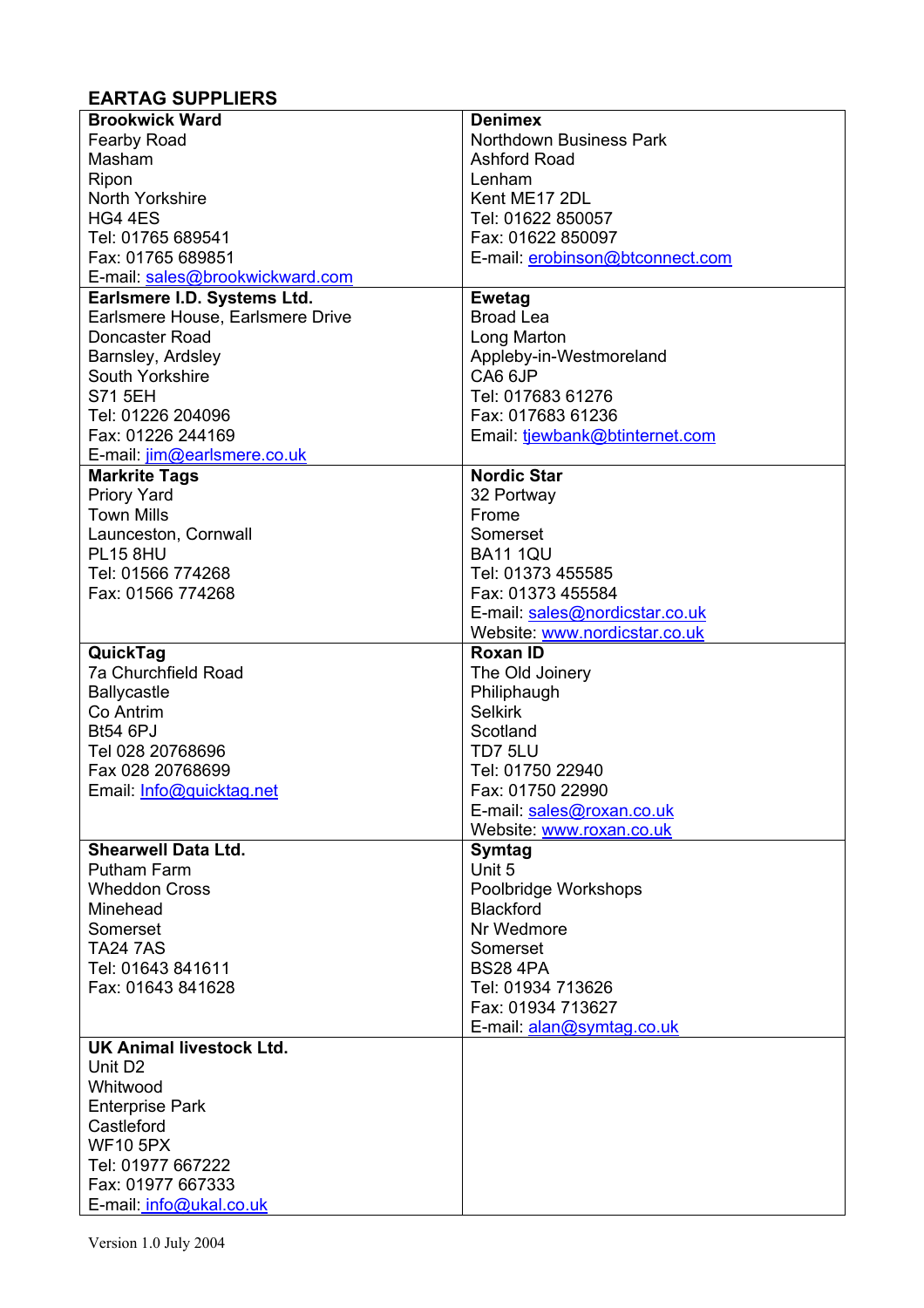## **NOTIFIABLE DISEASES**

A notifiable disease is a disease named in Section 88 of the Animal Health Act 1981 or an Order made under that Act.

In practice, if you suspect signs of any of the notifiable diseases listed below, you must immediately notify the Defra Divisional Veterinary Manager at your local Animal Health Divisional Office.

## **Notifiable Diseases in Pigs:**

### African Swine Fever –This has never occurred in this country

ASF is similar to Classical Swine Fever (see below), but it is caused by a different virus. The ASF virus can be given to pigs by ticks and biting flies, as well as directly from infected pigs and pig meat. There are acute and chronic forms of ASF. In the acute disease, pigs firstly go off their food and are extremely dull with a high temperature (40-42 degrees C). They can then have diarrhoea, vomiting, coughing and a purple blotching of the skin. They might have a swaying gait, abort their litters and have a discharge from the eyes and nose.

## Classical Swine Fever – Last occurred in this country in 2000

CSF also has acute and chronic forms and is spread to pigs by infected pigs, pig meat, or dirty vehicles, boots, etc. In the mild and chronic forms of the disease, the signs are less obvious – there may be a short-lived lack of appetitie and fever and perhaps abortion. However, in the acute form, pigs are very dull and off their food with a high fever  $(40 - 41)$ degrees C). They may cough and initially show constipation then later, diarrhoea. There may be a discharge from the eyes and nose and the skin can be reddened and blotchy. Sows may abort or give birth to a weak litter. Some new born piglets have tremors.

### Aujeszky's Disease – Occurred last – 1989 in this country

Aujeszky`s disease is also caused by a virus. Affected pigs have a variety of signs including sneezing, coughing, laboured breathing and fever. They may show nervous signs, too, such as trembling, circling and a swaying gait. Sows might abort or give birth to still born or mummified litters. Deaths are highest in younger pigs.

### Foot and Mouth Disease – Occurred last – 2001 in this country.

The chief symptom in pigs is sudden lameness. Pigs prefer to lie down and when made to move squeal loudly and hobble painfully, though lameness may not be so obvious where the pigs are on deep bedding or soft ground. The blisters form on the upper edge of the hoof, where the skin and horn meet, and on the heels and in the cleft. They may extend right round the hoof head, with the result that the horn becomes detached.

At a later stage new horn starts to grow and the old hoof is carried down and finally shed. The process resembles the loss of a fingernail following some blow or other injury. Mouth